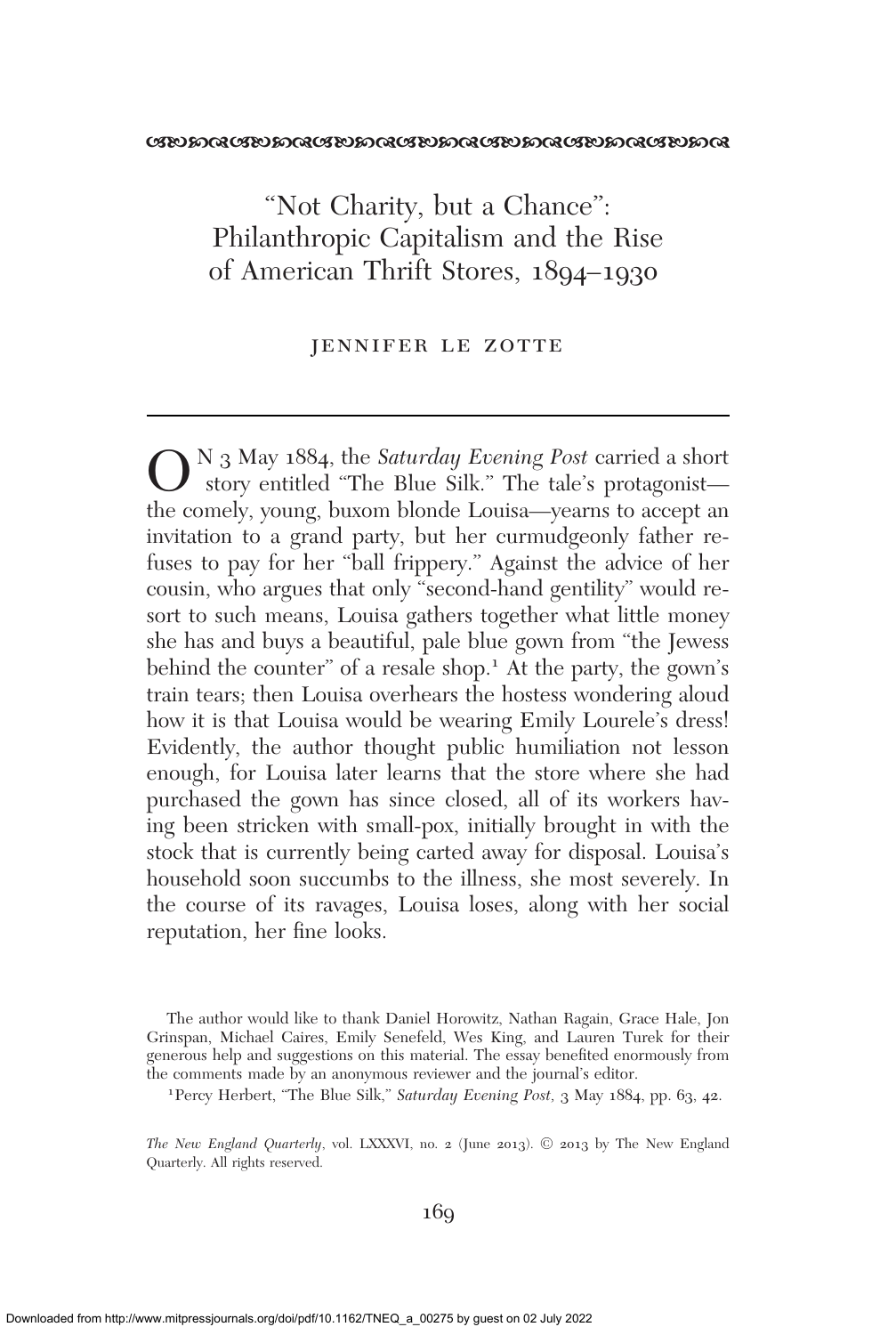In 1902 the Reverend Edgar J. Helms, founder of what would come to be known as Goodwill Industries, set out to collect used goods from Boston's wealthier residents and redistribute them to the city's more needy inhabitants. At the time, he and his congregation at the Methodist Morgan Memorial Chapel had to overcome concerns such as those raised in the *Post'*s cautionary account. Pre-owned clothes, perhaps the most intimate of consumer items, were especially suspect. "We have been taught to look askance on discarded clothing," Helms bemoaned. "'It's junk,' some have said. They have taught us to abhor it."<sup>2</sup> Given that goods were abundantly available through catalogs, specialty shops, and department stores, most citizens thought potentially unhygienic secondhand wearables suitable for donating to the poorest of the poor but hardly fit for public sale.

Despite such resistance, Goodwill Industries spread out from Boston, across New England, and beyond. By 1935, it had established ninety-six "thrift stores" in American cities as well as a dozen abroad. Gathering no-longer-wanted articles in designated Goodwill Bags, millions of "altruistic housewives" were complicit in Goodwill's success.<sup>3</sup> Salvation Army thrift stores expanded throughout the first part of the century as well, especially in the affluent 1920s, which suggests that the commercial viability of the secondhand trade did not rely on recessions. At the time of the 1929 stock market crash, thrift store income provided approximately half the annual budget for the Salvation Army's large shelter and jobs program.<sup>4</sup> In the early decades of the twentieth century, business in secondhand was booming.

Industrial capitalism and urbanization set the stage for secondhand commerce, but thrift stores (sometimes referred to

<sup>2</sup>Quoted in Earl Christmas, *House of Goodwill: A Story of Morgan Memorial* (Boston: Morgan Memorial Press, 1924), p. 55.

<sup>4</sup>Edward H. McKinley, *Somebody's Brother: A History of the Salvation Army Men's Social Service Department* (Lewiston, N.Y.: Edwin Mellen Press, 1986), p. 86.

<sup>3</sup>In an industry manual, Rev. Edgar J. Helms thanks the thousands of "altruistic housewives" who make Goodwill a success (*The Goodwill Industries: A Manual, A History of the Movement, Departmental Methods of Work, Religious and Cultural Activities, Administration and Organization* [Boston: Morgan Memorial Goodwill Press, 1935], dedication).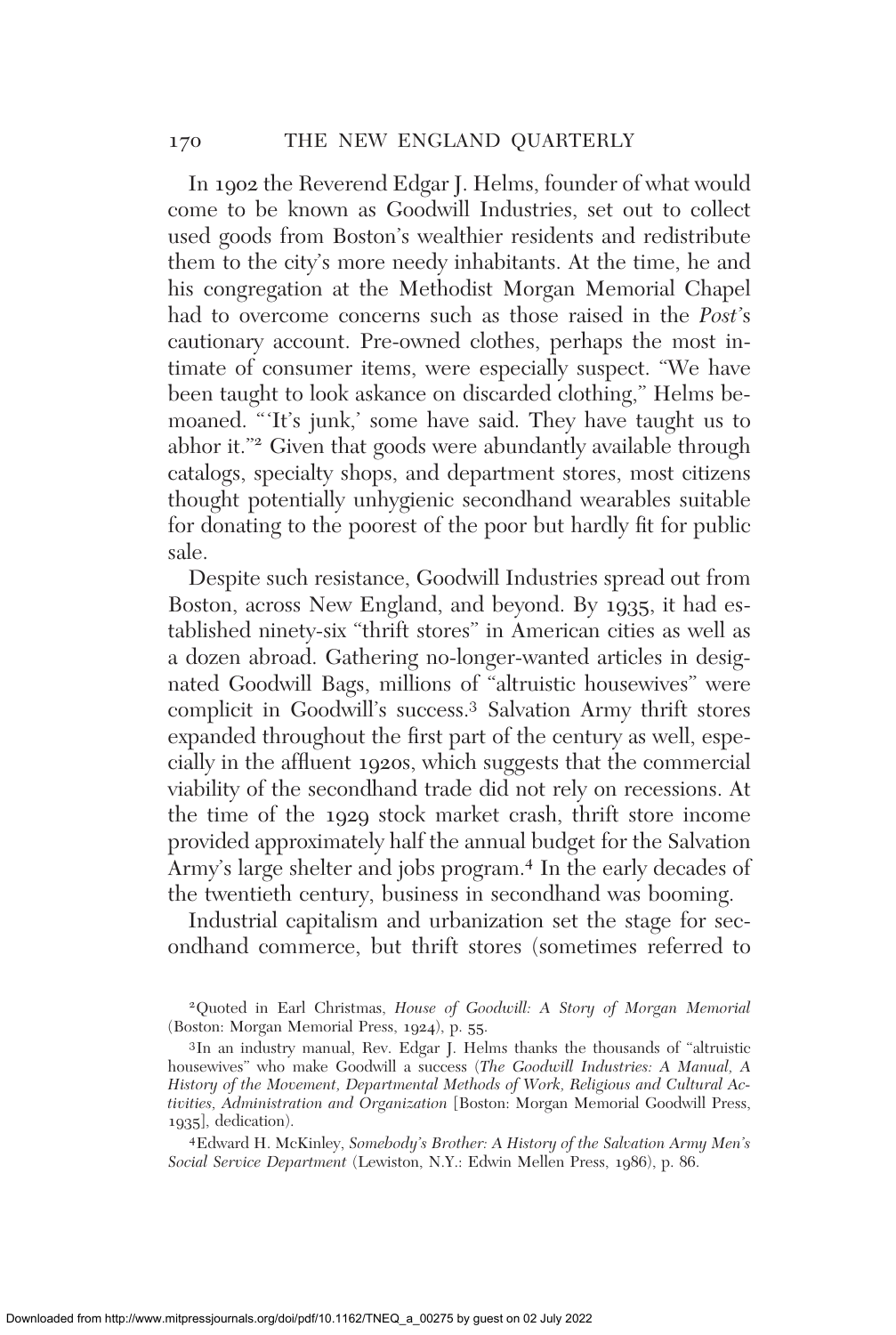as "family service stores" or "social service stores") were not direct offshoots of firsthand commercial endeavors. Instead, by deliberately adapting Progressive Era reforms to a workable business model attuned to a new consumer society, the founders of thrift stores brought unprecedented profitability to their Christian-based community outreach and linked charity to capitalism decades before the "nonprofit sector" had been so designated.<sup>5</sup> Thrift store innovators also established one of the earliest and longest-running chain businesses in America.<sup>6</sup> And yet scholars have generally failed to acknowledge the importance of secondhand stores in Americans' commercial and social lives, even when addressing the institutions responsible for thrift stores' creation. The Salvation Army, for example—an evangelical mission group with eccentric paramilitary uniforms, raucous parades and marching bands, and progressive gender politics—has been the subject of many excellent studies.<sup>7</sup> Still, the Salvation Army's thrift stores, which underwrite a substantial portion of its activities, have been understudied, as have the secondhand businesses of Goodwill Industries, of the Catholic Society of St. Vincent De Paul, and of Deseret Industries, organized by the Church of Jesus Christ of Latter-Day Saints.<sup>8</sup>

<sup>5</sup>McKinley, *Somebody's Brother,* p. 158, and Judith Sealander, "Curing Evils at Their Source: The Arrival of Scientific Giving," in *Charity, Philanthropy, and Civility in American History,* ed. Lawrence J. Friedman and Mark D. McGarvie (New York: Cambridge University Press, 2003), p. 222.

<sup>6</sup>The definition of a chain store is that it have at least ten units and a central headquarters. The only chain store established before the Salvation Army that still exists today is the Great Atlantic & Pacific Tea Company, or A&P, a supermarket and liquor store chain. A&P filed for bankruptcy in 2010 and became a private company in 2012. For more on A&P, see Mark Levinson, *The Great A&P and the Struggle for Small Business in America* (New York: Hill and Wang, 2011).

<sup>7</sup>Studies of the Salvation Army range from the hagiographic to the critical. In addition to his *Somebody's Brother,* which discusses the Army's Men's Social Service Department, which ran the first thrift stores, Edward H. McKinley has written *Marching to Glory: The History of the Salvation Army in the United States of America, 1880–1980* (San Francisco: Harper and Row, 1980).

<sup>8</sup>I focus on the Salvation Army and Goodwill Industries as the earliest and fastest expanding examples of chain thrift stores. By midcentury, however, Catholic counterparts followed much the same trajectory and applied many of the same business tactics in sales and employment. For an anecdotal account of St. Vincent de Paul's thrift store work, see Jane Knuth, *Thrift Store Saints: Meeting Jesus 25 Cents at a Time* (Chicago: Loyola Press, 2010). Deseret Industries was a post–World War II expansion of the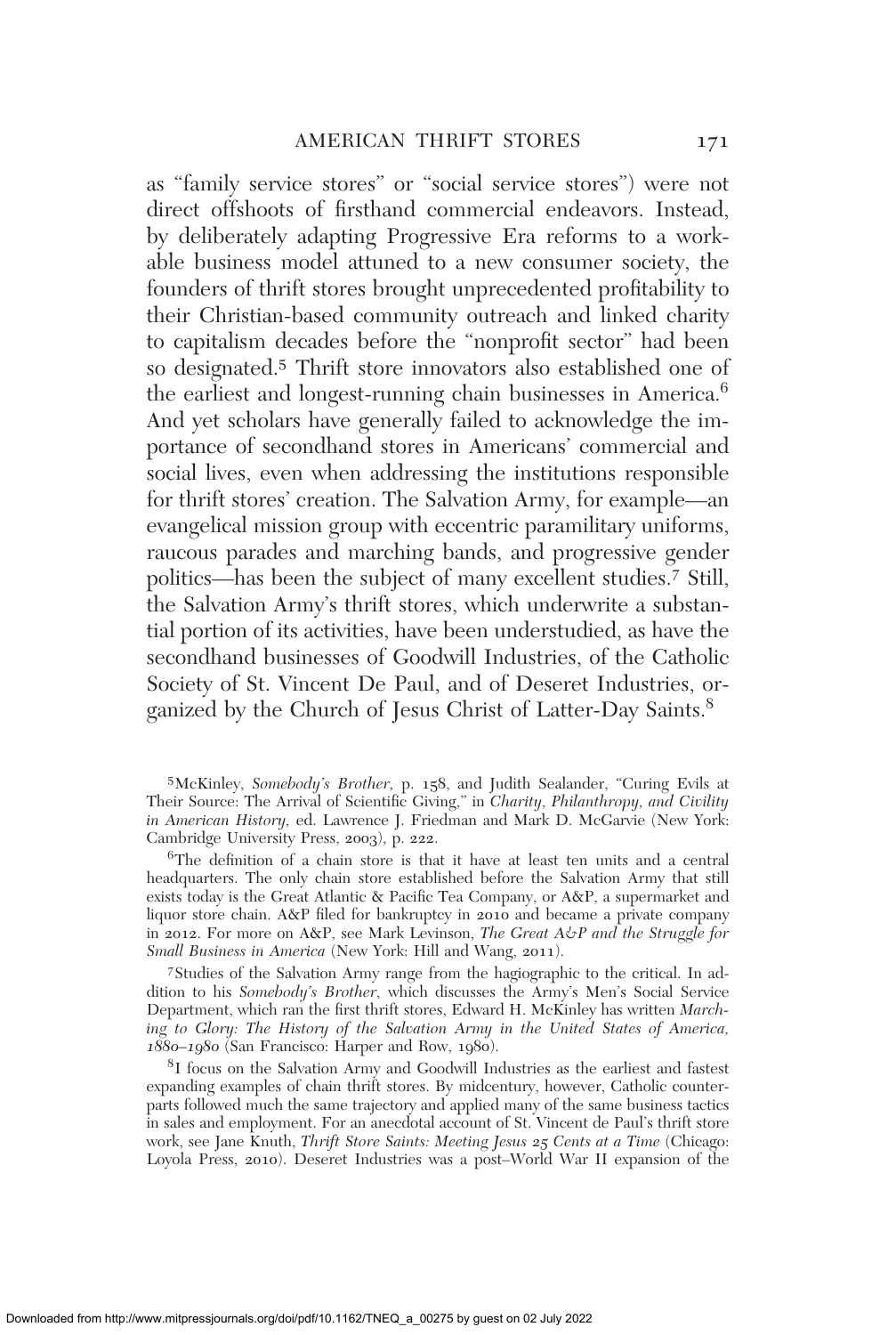The engines of industrial capitalism and advertising, historians have widely agreed, drove the decisions of firsthand consumers at the turn of the last century, especially those of the less affluent.<sup>9</sup> But such a generalization is incomplete if the secondhand retail trade, including its original purveyors and core constituency—immigrants—are not taken into account. Moreover, whereas many works on turn-of-the-century social reform focus on the fast-growing mid-Atlantic states, Bostonborn Goodwill Industries should be central to any such study, for that organization links New England's historic focus on community solidarity—and its attendant nativism—to the period's new ideals of giving.

### *Charitable Salvaging: "Saving the Waste in Men and Things"*

As early as the colonial era, writers, politicians, and other vocal critics denounced the sale of used goods. Auctions, vendues, and peripatetic peddling, they insisted, generated a false excitement to induce a purchase. The goods themselves were assumed to be undependable, unclean, and—as the *Post* story maintained generations later—even injurious.<sup>10</sup> Pawnshops, a

Church of Jesus Christ of Latter-Day Saints' welfare aid. See Leonard J. Arrington and Davis Bitton, *The Mormon Experience: A History of the Latter-day Saints* (New York: Alfred A. Knopf, 1979), pp. 272–74.

<sup>9</sup>See, e.g., Stuart Ewen, *Captains of Consciousness: Advertising and the Social Roots of Consumer Culture* (New York: McGraw-Hill, 1976); T. J. Jackson Lears, *Fables of Abundance: A Cultural History of Advertising in America* (New York: Basic Books, 1994); and Roland Marchand, *Advertising the American Dream: Making Way for Modernity, 1920–1940* (Berkeley: University of California Press, 1985). Some recent scholars, however, have credited working-class buyers with cultural and economic influence over vital changes in dress, media, and entertainment in this period. See, e.g., Kathy Peiss, *Cheap Amusements: Working Women and Leisure in Turn-of-the-Century New York* (Philadelphia: Temple University Press, 1986).

<sup>10</sup>Most colonists had access to foreign-made laces, fineries, ribbons, and delicate housewares only after these products had passed through portside hands. To participate in the growing transnational consumer culture, they relied on auctions and vendue sales, which resembled a mix of modern-day flea markets and auctions. In *The Way to Wealth* (1758; repr. New York: New York Association for Improving the Condition of the Poor, 1848), Benjamin Franklin warned that the hucksters plying their trade at such venues stirred consumers' emotions to effect a ready sale (p. 8). See also Joanna Cohen, " 'The Right to Purchase Is as Free as the Right to Sell': Defining Consumers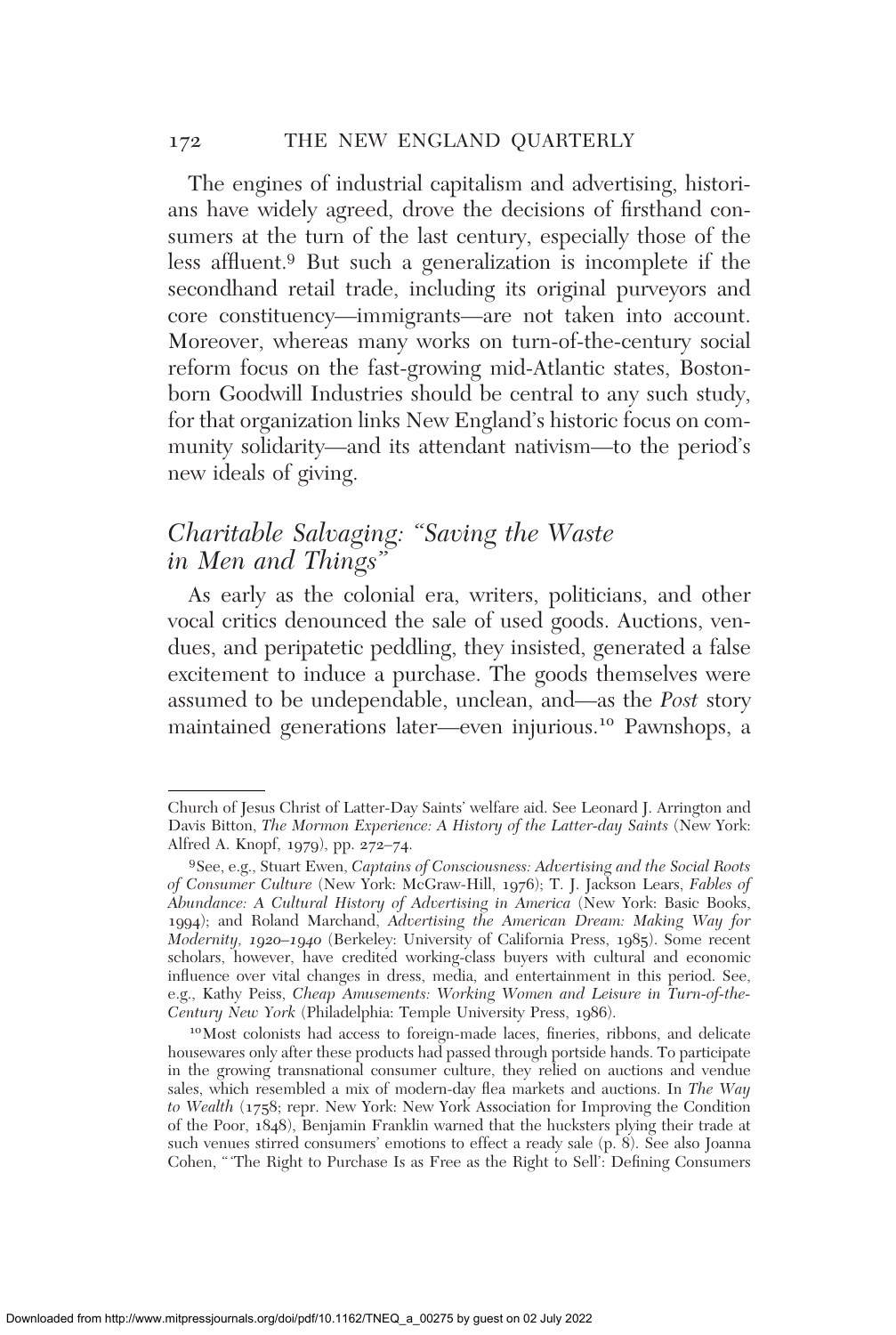hybrid of lending agency and secondhand shop that matured alongside the taxed and measured commerce of the nineteenth century, were even more directly associated with vice and profligacy,<sup>11</sup> an attitude that was fueled by anti-Semitism. Because Jews in America as well as in Europe were often barred from professional vocations and forced into low-status jobs at the margins of the economy, such as the secondhand trade, a large percentage of pawnshop owners were Jewish. The old clothes trade (or "old clo'," as the peddler's call had it) was also dominated by Jews. Early in the nineteenth century, an enormous percentage of the world's increasingly internationalized trade in used clothing cycled through East London's sophisticated Old Clothes Exchange. By the end of the century, New York's Chatham Street had become a well-known destination for used-clothes dealers catering to the working class, with no small proportion of their wares having been procured from London's East Side.<sup>12</sup>

Between 1880 and 1920, the secondhand trade burgeoned along with an unprecedented influx of immigrants. Before the 1880s, the majority of America's newcomers were from

as Citizens in the Auction-house Conflicts of the Early Republic," *Journal of the Early Republic* 20.1 (Spring 2010): 25–62, and T. H. Breen, *The Marketplace of Revolution: How Consumer Politics Shaped American Independence* (New York: Oxford University Press, 2004), pp. 140–41.

<sup>&</sup>lt;sup>11</sup>Historian Wendy Woloson argues that pawnshops were as central to the emergence of capitalism, especially in the final decades of the nineteenth century, as was firsthand wholesale and retail commerce. Consumers could leverage nicer wares against immediate needs; urban women, particularly, used pawnshops to supplement insufficient wages, allowing them to participate in the broader capitalist market.But although pawnshops may have offered a necessary service to the working poor as well as the wholly profligate, they were generally considered disreputable. See Woloson's *In Hock: Pawning in America from Independence through the Great Depression* (Chicago: University of Chicago Press, 2009), pp. 5–6.

<sup>12</sup>According to Adam Mendelsohn, Chatham Street became so firmly associated with the old clothing trade that similar zones as far away as China were referred to as a city's "Chatham Street." See Mendelsohn, " 'It's the Economy, Shmendrick': A New Turn in Jewish Studies?" *AJS Perspectives* (Fall 2009): 14–17. For more on Europe's secondhand trade, see Madeleine Ginsburg, "Rags to Riches: The Second Hand Clothes Trade, 1700–1978," *Costume: The Journal of the Costume Society* 14 (1980): 125, and Woloson, *In Hock,* pp. 16–17. On the economic history of Jews in modern Europe, see Derek Jonathan Penslar and Anthony W. Lee, *Shylock's Children: Economics and Jewish Identity in Modern Europe* (Berkeley: University of California Press, 2001), pp. 16, 20.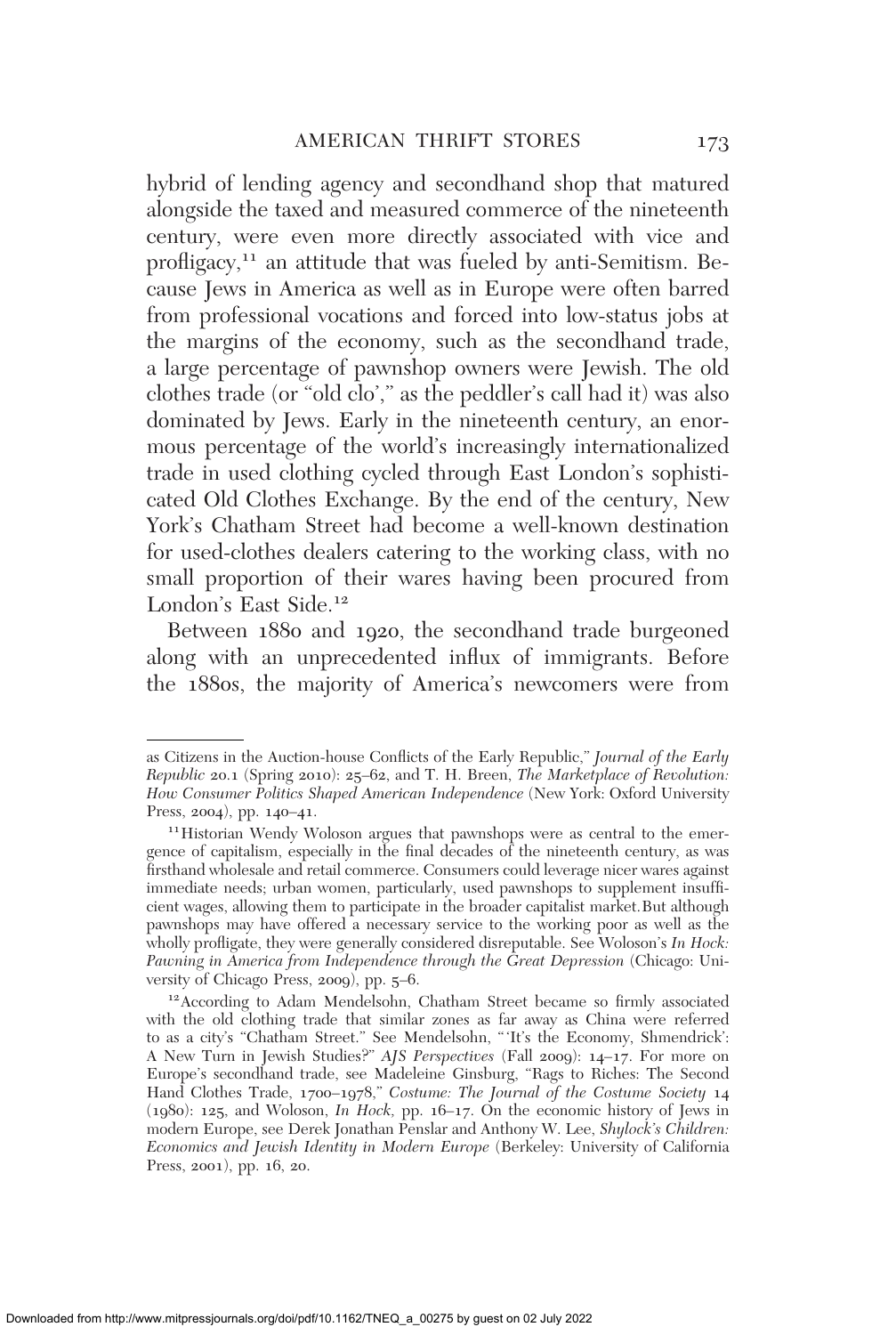Germany, Ireland, and Great Britain, but after 1900, the numbers of incoming Irish and Germans fell, while Italians, Russians, Poles, Greeks, Austro-Hungarians, and Jews of various nationalities dominated the statistics as the absolute number of immigrants also rose. By 1910, almost 15 percent of all Americans were foreign born, with immigrants and their children comprising approximately three-quarters of the populations of Boston, New York, Chicago, and Detroit.<sup>13</sup>

Meanwhile, as improved industrial processes produced more new things and as, consequently, their prices dropped, more usable cast-offs were to be had. Pawnshops proliferated as did scrap businesses. Seeing need among new immigrants and the working class as well as opportunity with the abundance of used goods, the Salvation Army and Goodwill Industries seized the moment. Although they would have to combat the secondhand trade's ill repute among potential customers as well as among the middle-class, native-born citizens they targeted for support, the Protestant social activists enjoyed a distinct advantage over independent Jewish entrepreneurs as they appealed to likeminded secular reformers and fellow Christians.

Thrift store proponents could also capitalize on another turn-of-the-century development that was serving to distance secondhand exchange from its negative associations while simultaneously affiliating it with benevolence. In 1900, an author for one of New York's premier weekly journals, *The Outlook,* announced that a new kind of charity event, the rummage sale, was "sweeping over the United States like a cyclone, carrying all before [it]." A combination of an "Old Curiosity Shop" and "Rag Fair," it would soon outrank all other charity events, the writer predicted,<sup>14</sup> for it could benefit numerous causes, such as church, settlement home, community, and even political

<sup>13</sup>Niles Carpenter, *Immigrants and Their Children* (Washington, D.C.: Government Printing Office, 1927), and David M. Reimers, "Immigrants and Thrift," in *Thrift and Thriving in America: Capitalism and Moral Order from the Puritans to the Present,* ed. Joshua J. Yates and James Davison Hunter (New York: Oxford University Press, 2011), p. 350.

<sup>&</sup>lt;sup>14"</sup>The Spectator," *Outlook*, 1 December 1900, anthologized in Alfred Emanuel Smith, ed., *New Outlook,* vol. 66 (New York: Outlook Publishing Company, Inc., 1900), p. 781.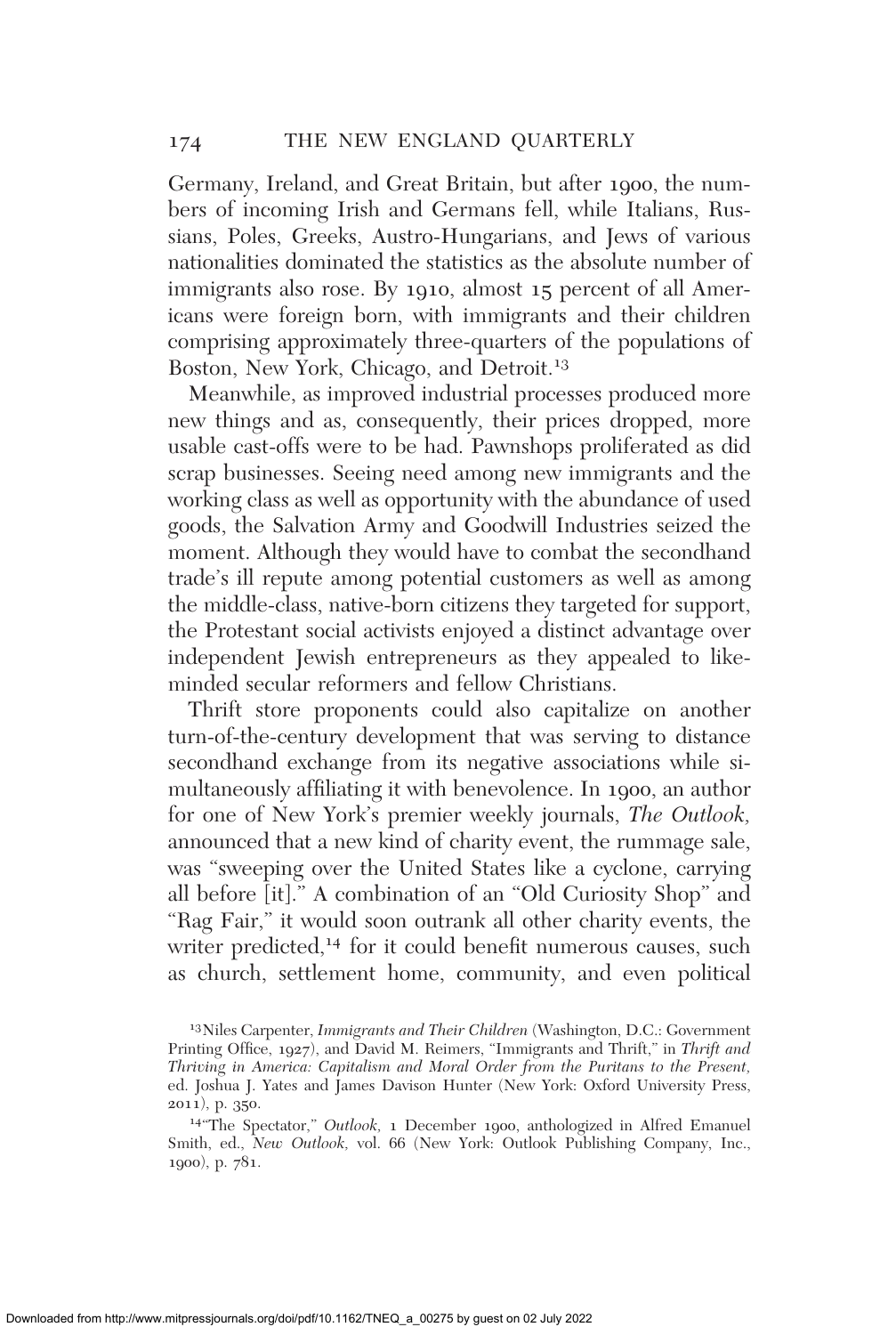interests. Selling donated and gleaned goods to the public as well as distributing them to the needy thus became a popular tool among activists of various stripes, especially those with limited access to conventional political influence.<sup>15</sup>

Rummage sales had their origins in charity fairs, which as early as 1820 were blending benevolence and commerce. Originally organized around agricultural products or handmade items and comestibles, the largely female-run charity fairs did not feature secondhand goods until industrial production had become efficient and widespread. Once consumers could regularly and economically replace their household and personal items with new goods, they began donating their used materials to charitable organizations, which then circulated them through established networks.<sup>16</sup> Engaging with a marginal trade that had been assumed to be the province of the foreign, the criminal, and the destitute, the largely middle-class and usually nativeborn women who ran rummage sales—conducted in public, outdoor venues—brought respectability to resale and helped pave the way for innovations such as Goodwill Industries.

Before rummage sales swept the United States, however, the Salvation Army was pioneering charitable salvage work overseas.<sup>17</sup> Founded in 1865 by former Methodist minister William Booth as the East London Christian Mission, the Army provided food, shelter, and work for indigents who, in turn, repaired donated materials at large factory workhouses. Sober and diligent individuals were sent to rural "colonies," where

<sup>15</sup>Female African American activists used turn-of-the-century rummage sales to gain attention for their causes as well as to raise money. See Linda Gordon, "Black and White Visions of Welfare: Women's Welfare Activism, 1890–1945," *Journal of American History* 78.2 (September 1991): 559–90.

<sup>16</sup> Beverly Gordon, *Bazaars and Fair Ladies: The History of the American Fundraising Fair* (Knoxville: University of Tennessee Press, 1998), pp. 11–12. See also F. K. Prochaska, "Charity Bazaars in Nineteenth-Century England," *Journal of British Studies* 16.2 (Spring 1977): 62–84. Though Prochaska's study focuses on England, similar patterns emerged a little later in the U.S., as Beverly Gordon verifies. Rummage sales also foreshadowed flea markets, which were not yet popular in the United States.

<sup>17</sup>Like America's charity fairs, England's charity bazaars predated rummage sales. See Peter J. Gurney, " 'The Sublime of the Bazaar': A Moment in the Making of a Consumer Culture in Mid-Nineteenth Century England," *Journal of Social History* 40.2 (Winter 2006): 386–405.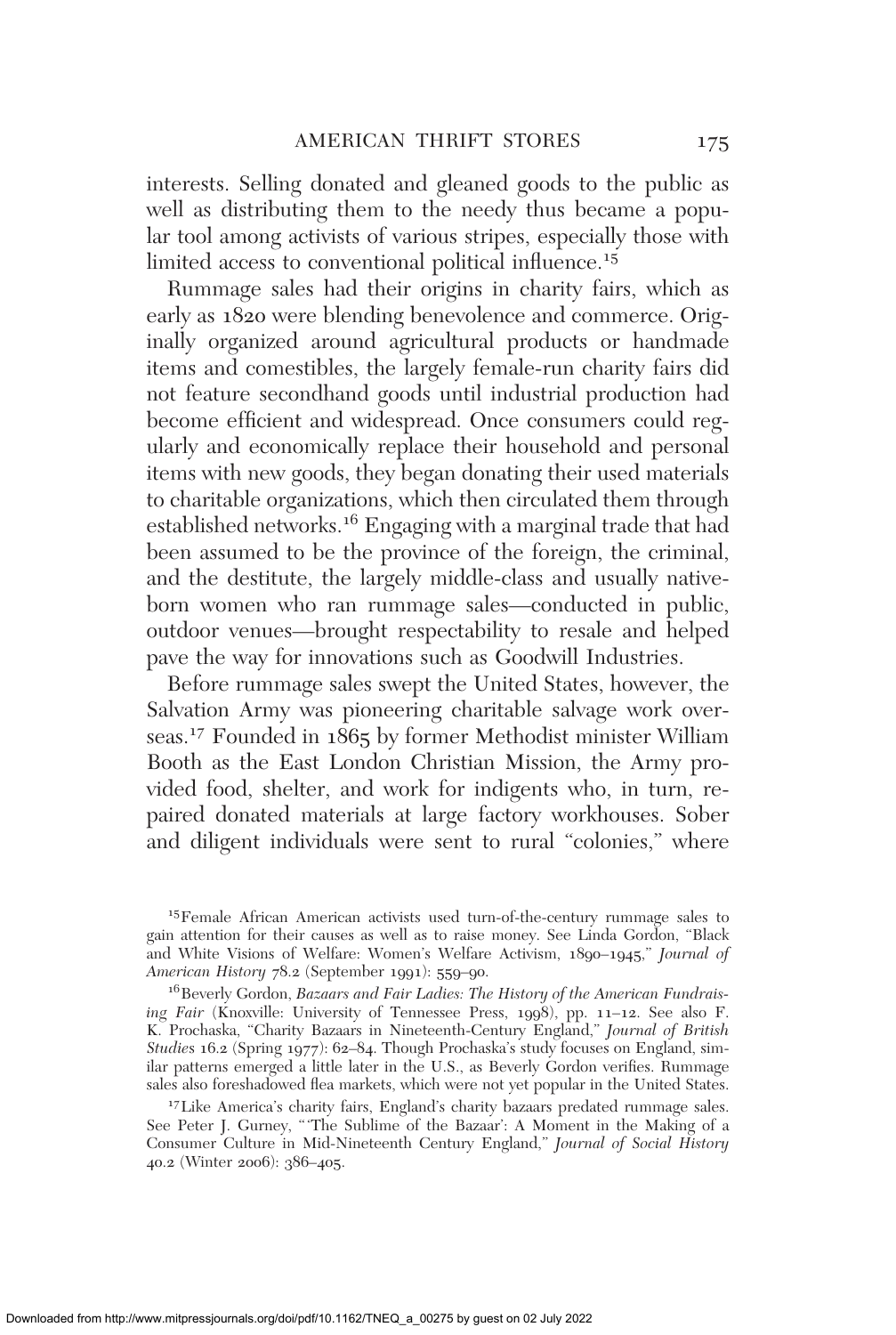they were groomed to spread the Christian message abroad,<sup>18</sup> and profits from workers' renovated products helped fund these worldwide missionary pursuits.

The Army sent a small troop of "soldiers" to New York in 1880, and from there Salvation Army outposts soon spread across the United States. Launched in 1897, America's first Army "salvage brigade" operated out of the basement of a New York men's shelter. In exchange for lodging and food, twenty residents with four pushcarts roamed through local neighborhoods asking for scrap paper—which at first accounted for the bulk of the profits—as well as cast-off household goods and clothing, which they sold to salvage yards or directly to industries.<sup>19</sup> At this point, the U.S. Salvation Army's operation differed little from scrap metal and junk dealerships of the time, many of which were run by Jewish entrepreneurs, who were disproportionately represented among the numerous immigrants who founded such businesses between 1865 and the end of World War I.

Throughout the nineteenth century, the popular press routinely portrayed Jewish tradesmen as swindlers. At the same time, junk dealers were viewed as a public nuisance, even a moral menace, a group comprised of "foreigners, and classes of collectors who [were] constantly going beyond the limit of the law" and who were, moreover, "low on the scale of ethics and intelligence."<sup>20</sup> Beyond such ethnic prejudices, Americans'

<sup>20</sup>J. P. Alexander, "Sales of Materials," *Electric Railway Journal* 23 (January 1915): 192–93; Harry H. Grigg and George E. Haynes, *Junk Dealing and Juvenile Delinquency,* text by Albert E. Webster (Chicago: Juvenile Protective Association, (1919[?]), p. 50; and Carl Zimring, "Dirty Work: How Hygiene and Xenophobia Marginalized the American Waste Trades, 1870–1930," *Environmental History* 9.1 (January 2004): 87, 89.

<sup>18</sup>See Diane Winston, *Red-Hot and Righteous: The Urban Religion of the Salvation Army* (Cambridge: Harvard University Press, 1999), pp. 118–19; for more detail, see Norman Murdoch, *Origins of the Salvation Army* (Knoxville: University of Tennessee Press, 1996), pp. 146–68.

<sup>19</sup>A similar program, a Salvation Army "workshop" attached to a shelter called the San Francisco Lighthouse, was launched in that city as early as 1893. Men collected makeshift materials from restaurants, saloons, and even dumps. A "Curiosity Shop" featuring used clothing provided goods and employment. See McKinley, *Somebody's Brother,* pp. 24–25, and Susan Strasser, *Waste and Want: A Social History of Trash* (New York: Henry Holt and Company, 1999), pp. 141–53, 156–59.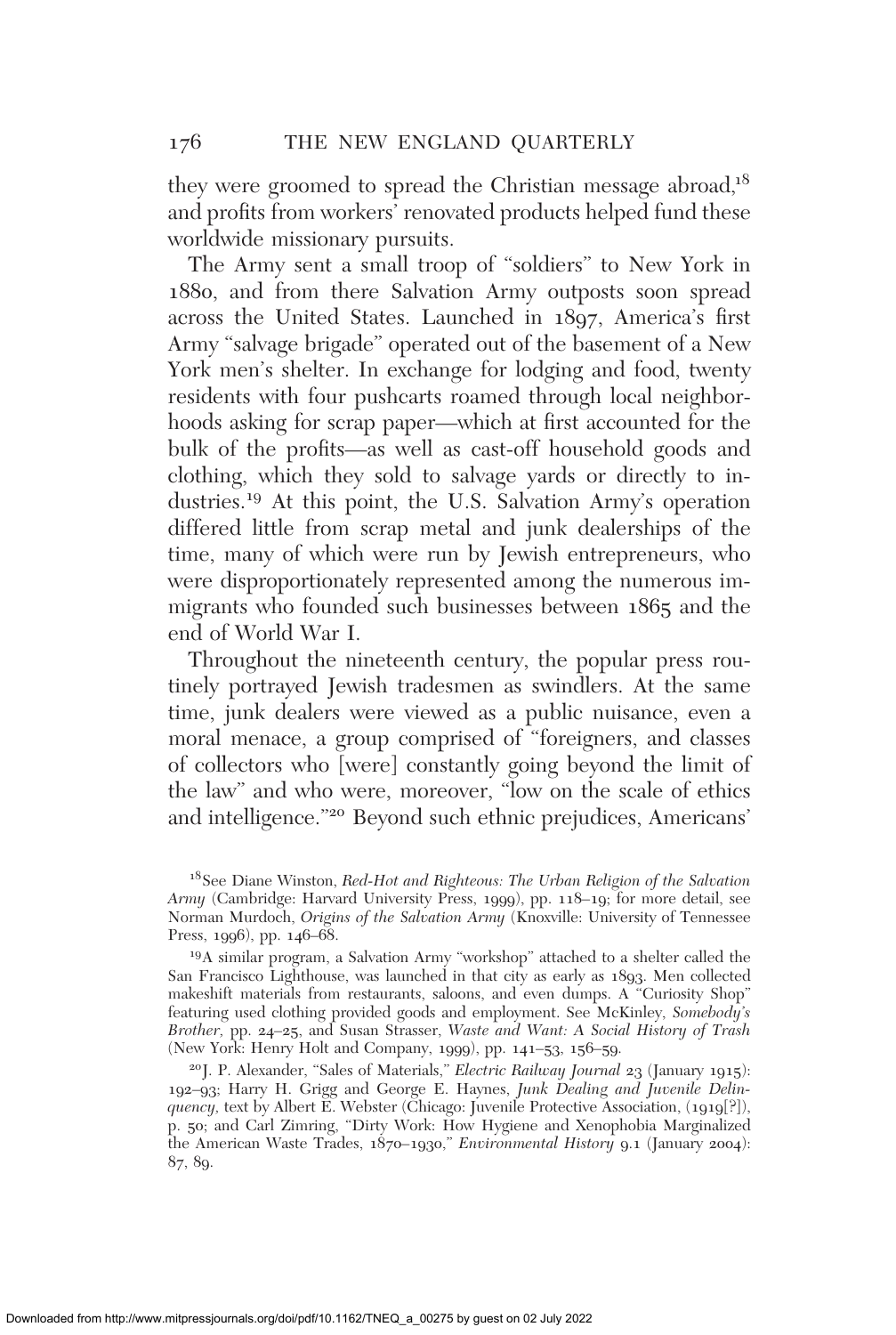increasing understanding of hygiene intensified fears of contagion, which further discredited the practice of collecting discarded goods and reselling salvaged "junk."<sup>21</sup> As new legislation sought to curb the activities of urban scrap dealers, Christianrun salvage ventures that relied on donations (and, thus, were exempt from pushcart regulations aimed at vendors) benefited from these restrictions in places such as New York, Chicago, and Boston.

In addition to sponsoring its own salvage brigades in America, the Salvation Army inspired the creation of other programs that financed their charitable outreach through the sale of salvaged consumer goods. In 1894, Rev. S. G. Smith of The People's Church in St. Paul, Minnesota (which was not affiliated with the Salvation Army), organized what was perhaps the first American thrift store, a small salvage bureau patterned after similar Salvation Army shops in London. In the 1890s, an economic crisis had sunk many people "in want, through no moral or intellectual defects." What they most needed was work, and "in the least conspicuous manner," according to Smith, who credited General Booth with the insight. Other such programs sprang up across the country. Most were attached to settlement homes and churches and at least loosely tied to the Social Gospel movement.<sup>22</sup>

Also inspired by General Booth, California's West Oakland Settlement began sponsoring a two-day-a-week salvage bureau in about 1899. Well-to-do, native-born, Protestant women volunteered time and donated funds to offset the ill effects of an area sporting more dirty factories and saloons than playgrounds and reading rooms, "an unsavory spot in moral and material aspects," whose inhabitants, mostly immigrants, lacked the positive attributes of "industry, perseverance, patience, dexterity,

<sup>22</sup>See Eva V. Carlin, "A Salvage Bureau," *Overland Monthly,* September 1900, pp. 246–57.

<sup>21</sup>Zimring describes eastern European immigrants' involvement in the U.S. waste trades in "Dirty Work," pp. 80–101. Also see his *Cash for Your Trash: Scrap Recycling in America* (New Brunswick, N.J.: Rutgers University Press, 2000), pp. 5, 46–50, and Woloson, *In Hock,* pp. 21–54. Louis Harap covers literary depictions of Jews in America in her *The Image of the Jew in American Literature: From Early Republic to Mass Immigration* (New York: Syracuse University Press, 2003).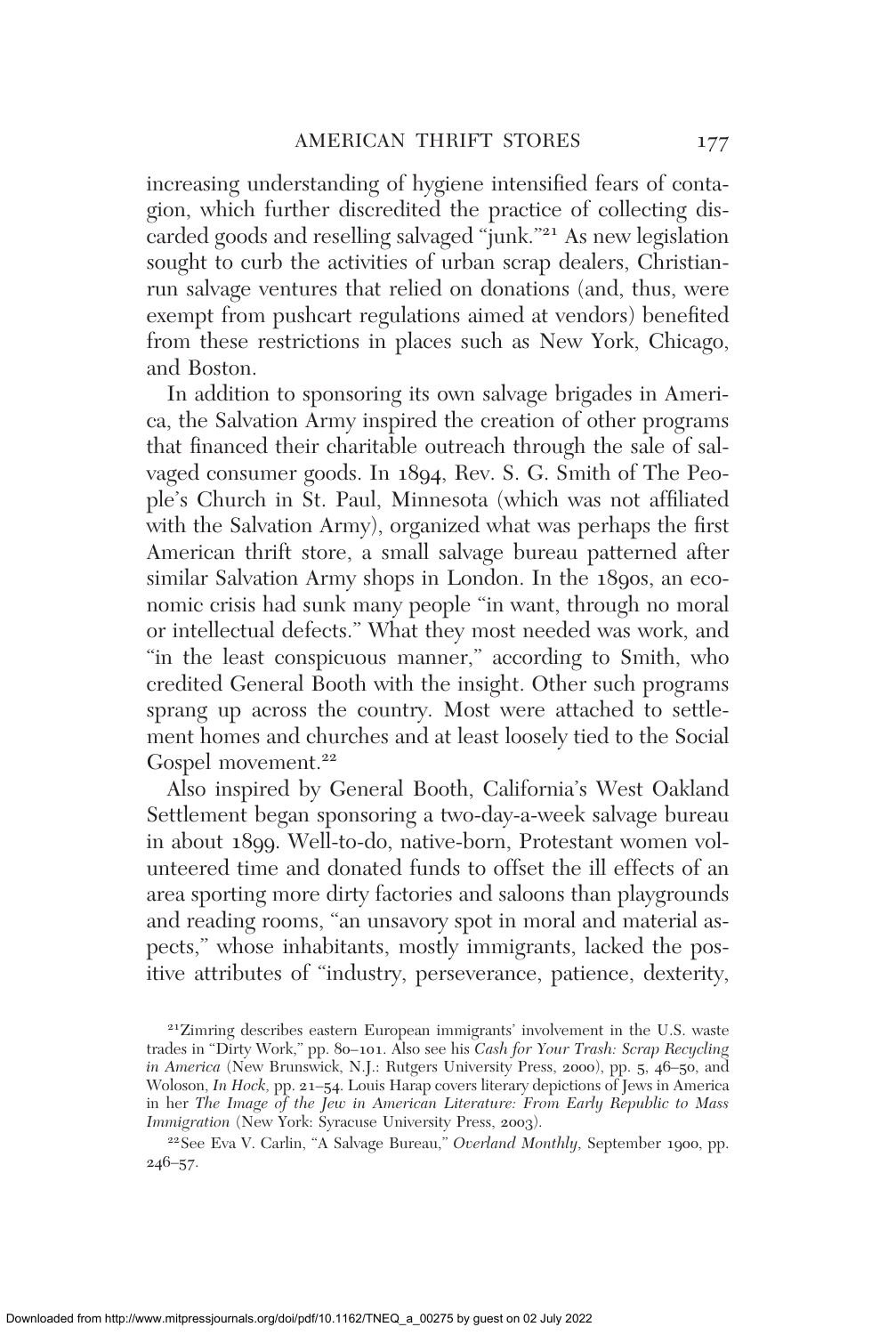economy, cleanliness and thrift." The women organized activities and programs, from gardening to children's games, in aesthetically pleasant, well-ordered settings that were designed to instill white, American, middle-class habits and preferences among the settlement's "low-browed" and "ill-favored" residents.<sup>23</sup> The settlement, whose residents represented more than twenty-one nationalities, mostly Italian and Portuguese, was integrated, but racial condescension and stereotypes were pervasive.<sup>24</sup> The addition of a small, part-time thrift store tied the settlement's plan to reform its residents by Americanizing them with a strategy to reform the secondhand trade by Christianizing it.

Rev. Helms followed a similar logic when, in 1895, he became pastor of Morgan Methodist Chapel (organized in 1869), located at Shawmut Avenue and Corning Street in Boston's South End.<sup>25</sup> He and his wife changed the church's name to Morgan Memorial and reached out to the community—populated largely by Italian, Hungarian, Czech, and Polish newcomers with childcare, direct almsgiving, and various Americanization programs, such as language training and fresh-air camps for children. The volunteers who delivered the programs mostly middle-class, Anglo-American women—were motivated by values in keeping with their Puritan heritage and nativist assumptions.<sup>26</sup>

To enhance their community outreach, church members began collecting clothing for women and children in need. Because the demand for discarded garments among the impoverished was robust, as was the supply of same from the more fortunate, church leaders decided to charge a nominal fee for the goods. As money accumulated, the church hired

<sup>26</sup>Robert Rollin Huddleston, *The Relatedness of Goodwill Industries and the Christian Church* (Ph.D. diss., Iliff School of Theology, 1959), p. 154.

<sup>23</sup>Carlin, "A Salvage Bureau," p. 247, and Marta Gutman, "Inside the Institution: The Art and Craft of Settlement Work at the Oakland New Century Club, 1895–1923," *Perspectives in Vernacular Architecture* 8 (2000): 248–79.

<sup>24</sup>Gutman, "Settlement Work at the Oakland New Century Club," p. 256.

<sup>25</sup>Subcommittee on Memorial History, *Fifty Years of Boston: a memorial volume issued in commemoration of the tercentenary of 1930* (Boston: Tercentenary Committee, 1932), p. 600.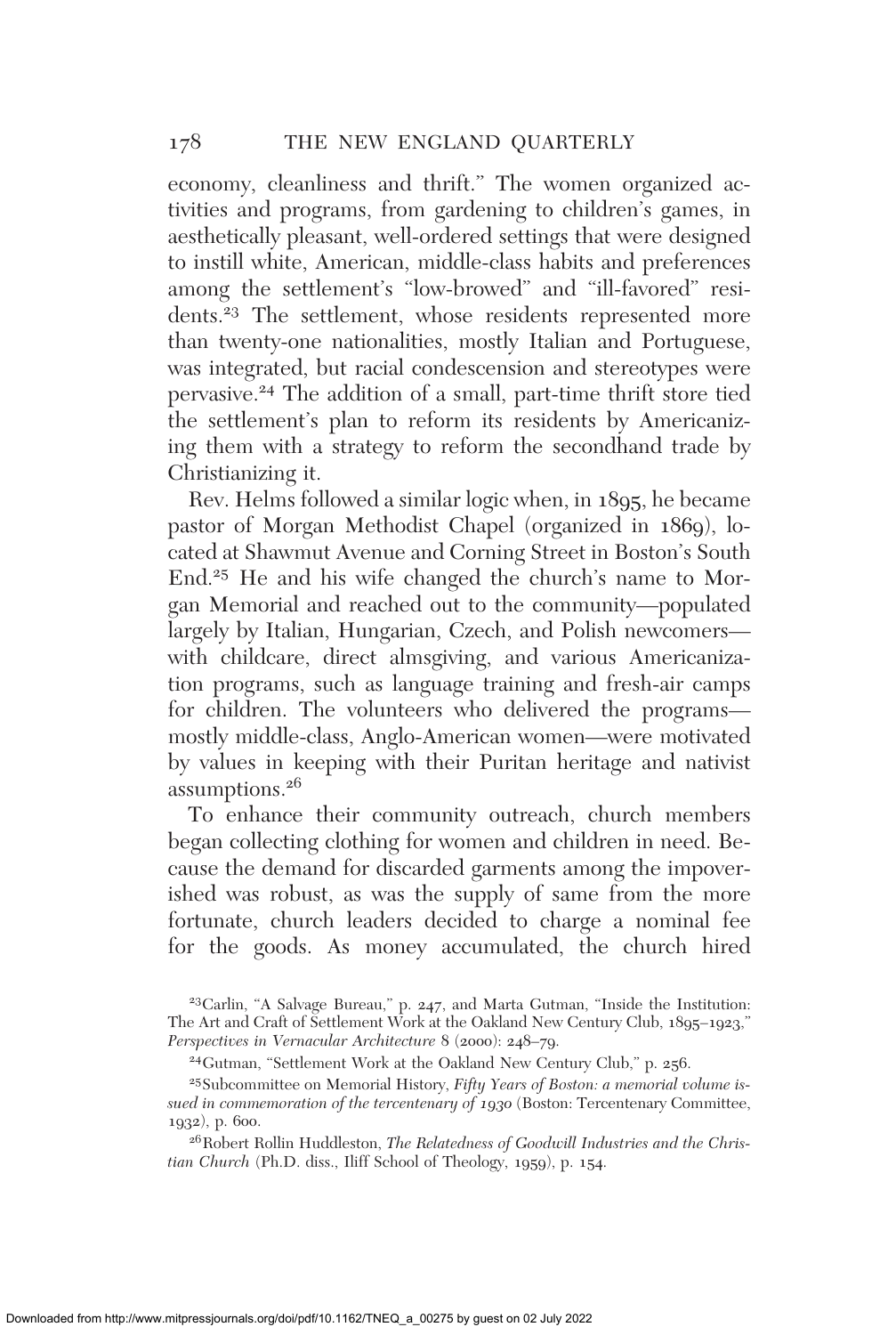unemployed women to repair and sometimes repurpose the cloth wares. Word spread, and donations swelled. In due course, Morgan Memorial distributed old food sacks among contributing housewives so that they could more readily set aside and save their unwanted articles for future donation. At first, bags were stamped with "The Morgan Memorial Cooperative Industries and Stores, Inc."; after 1902, they bore a new, more succinct branding: "The Goodwill Bag."<sup>27</sup>

In 1902, Helms officially launched Goodwill Industries, a secondhand goods program quite similar to the Salvation Army's. Goodwill Industries hired poor and often physically disabled people to assist with collecting cast-off goods, repairing viable items at large factories dubbed "cooperative industries," and selling those refurbished wares at secondhand retail stores. Materials beyond repair were sold to salvage yards. In 1910, the first Goodwill organization outside of Boston was established in Brooklyn, New York, not far from where the pushcarts of the Salvation Army salvage brigades first gathered urban discards. By the early 1920s, Goodwill had a fleet of trucks that amassed unwanted household goods and clothing from more than one hundred thousand homes. Within two decades, the modest Morgan Memorial Chapel had grown into a block-long complex, which included workers' living quarters and a six-story industrial plant.<sup>28</sup>

Comparing the material hand-me-downs that were repurposed in Goodwill's factories with the people who processed them, Rev. Helms promoted his project with the slogan "Saving the Waste in Men and Things."<sup>29</sup> Goodwill advertised its work as restoring the unredeemed to usefulness, making out of the discards of a profligate society productive individuals and newly desirable commodities. "The Goodwill Industries takes wasted things donated by the public and employs wasted men and women to bring both things and persons back to usefulness

<sup>27</sup>Huddleston, *Goodwill Industries and the Christian Church,* pp. 173–74.

<sup>28</sup>Christmas, *House of Goodwill,* pp. 45–47, and Frederick C. Moore, *The Golden Threads of Destiny* (Boston: Morgan Memorial Goodwill Press, 1952), p. 69.

<sup>29</sup>Christmas, *House of Goodwill,* p. 143.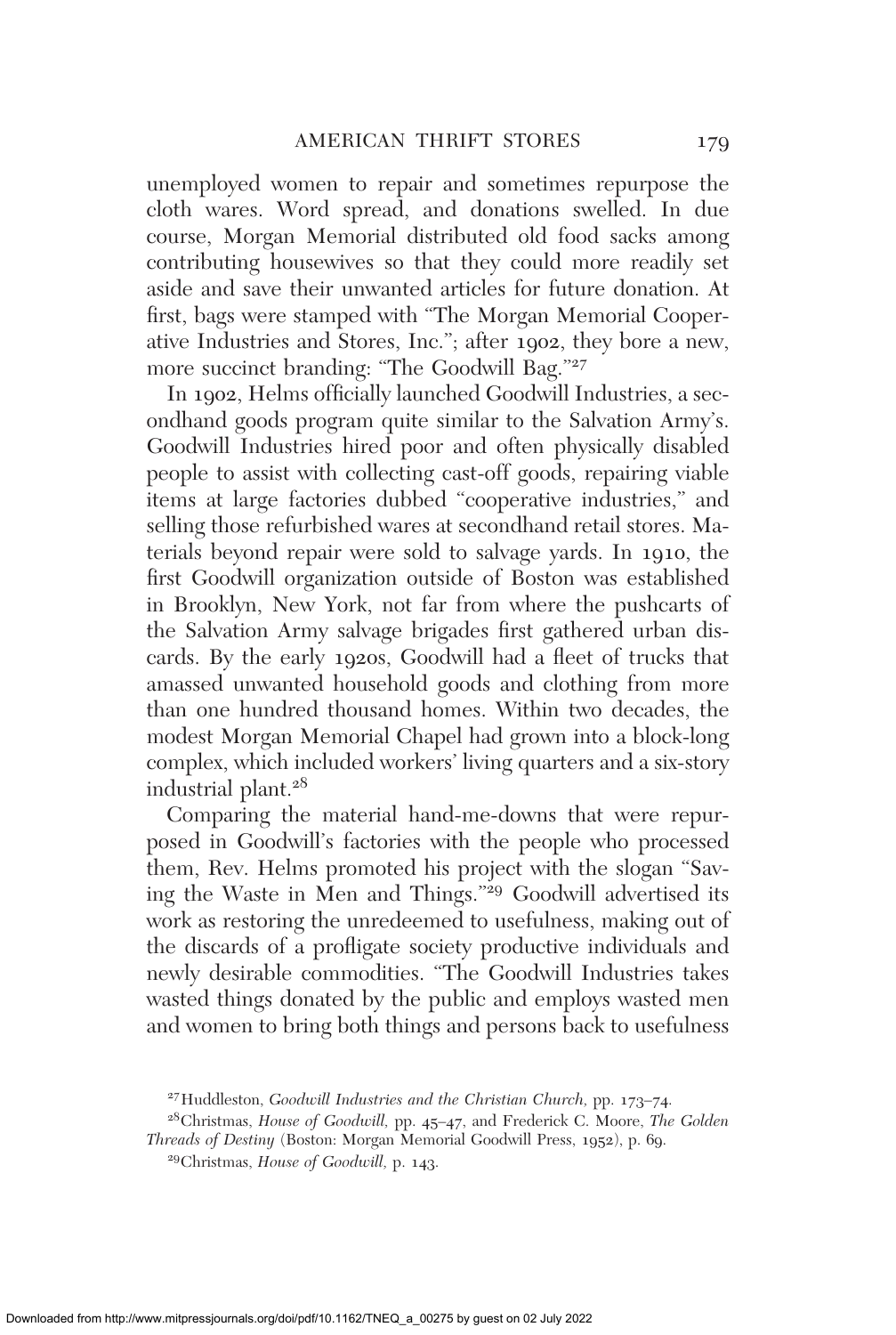and well-being."<sup>30</sup> In language that is strikingly similar, the American "commander" Frederick Booth-Tucker likewise characterized the Salvation Army's industrial homes as places where "human wastage" was employed "in collecting, sorting, repairing and selling the material waste."<sup>31</sup>

Although Goodwill Industries and the Salvation Army portrayed their burgeoning businesses as social welfare, critics viewed their work as irrelevant to either religious concerns or social uplift. The Salvationists were repeatedly denounced as they spread their salvaging efforts across the United States. In 1909, a Catholic priest condemned the Salvation Army's outreach operations. "From a religious organization they have developed into a bunch of junk dealers," he opined.<sup>32</sup> For such detractors, trafficking in used goods was incompatible with religious goals. Methodists—the Protestant denomination with which both the Salvation Army and Goodwill Industries were at least loosely affiliated—were prohibited from profiting not just from taverns and theaters but also from pawnshops.<sup>33</sup> Despite the fact that providing the poor with clothing and other necessities had long been the purview of religious charity, *selling* used goods to the public was still frowned upon as a shady business dealing that sullied all who were involved in it.

### *Stewardship and Philanthropy: Rebranding Junk Shops as Thrift Stores*

At the turn of the twentieth century, city denizens were throwing away more things than ever before. The large-scale commercial production of items that had previously been fashioned in the home changed people's relationship with material goods; the easier it was to purchase goods, the more people thought of them as temporary acquisitions. At the same time, as urban populations swelled, the size of residential living quarters

<sup>30</sup>Edgar J. Helms, *Pioneering in Modern City Missions* (Boston: Morgan Memorial Printing Dept., 1944), pp. 71–72.

<sup>31</sup>McKinley, *Somebody's Brother,* p. 58.

<sup>32</sup>"From Religion to Junk," *Washington Post,* 23 August 1909, p. 12.

<sup>33</sup>David M. Tucker, *The Decline of Thrift in America: Our Cultural Shift from Saving to Spending* (New York: Praeger, 1991), p. 20.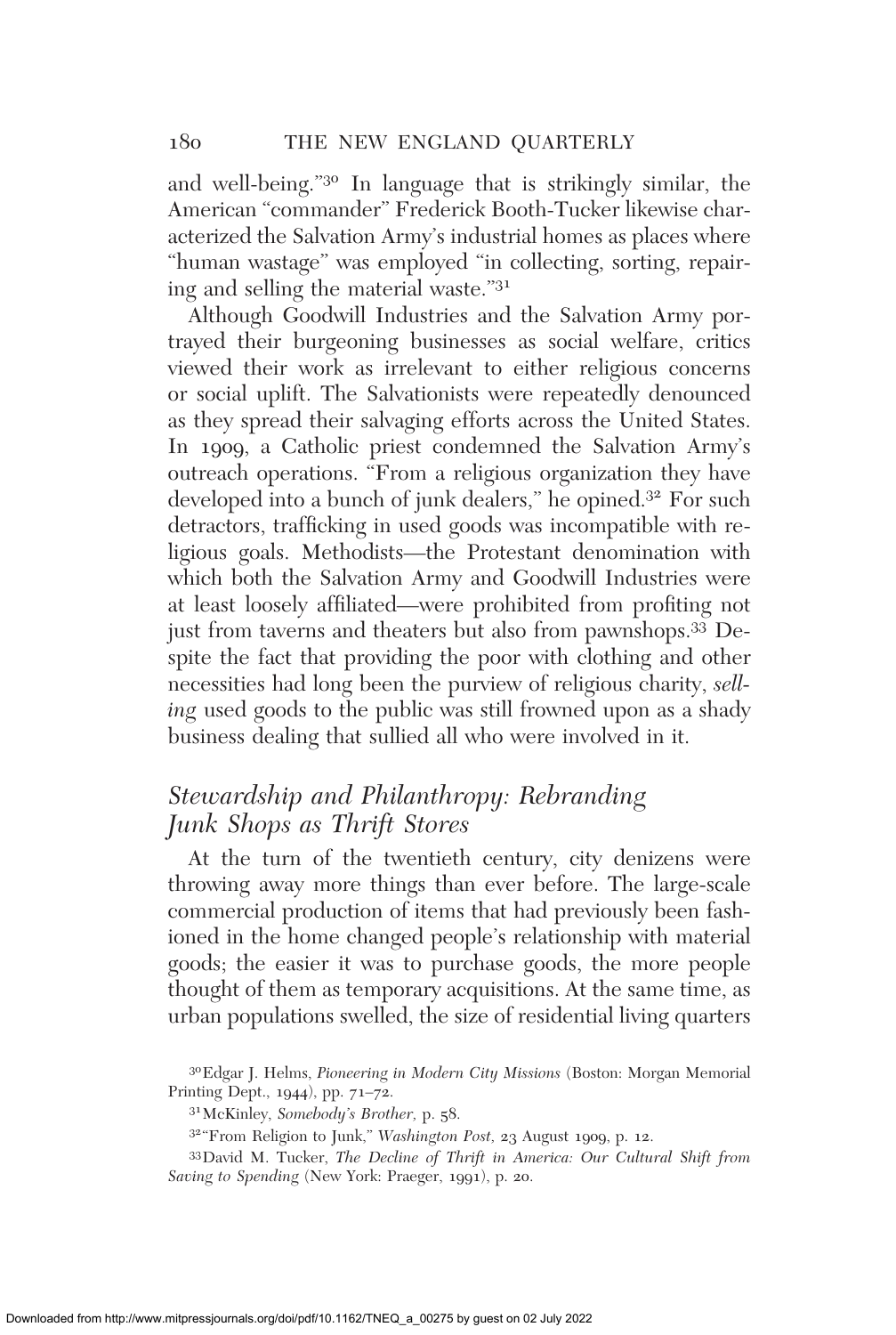shrank, as did the areas where unused goods might be stored. As Susan Strasser has concluded, Americans living in the Gilded Age were abandoning personal practices of stewardship.<sup>34</sup> Responsibility for the stewardship of goods and resources was becoming, instead, the responsibility of governmental agencies and manufacturing interests.

Various waste management industries grew up around the conservation, reduction, and reuse of cast-off materials. For example, the Bessemer converter, which enabled steel mills to mass-produce steel more quickly and more cheaply, raised the demand for scrap iron, an inexpensive source of raw material. In turn, the demand for scrap iron and other industrial remainders and byproducts created economic opportunities for immigrants who had little start-up capital, which contributed to the growth of the above-mentioned Jewish-dominated scrap materials businesses.<sup>35</sup>

Proponents of efficiency continued to advocate long-standing ideals of good stewardship, but they now adapted them to new ideals of giving. Philanthropists, often leaders of corporate capitalism as well, developed and/or supported up-to-date theories on poverty in response to unprecedented urban population growth, which had quintupled nationwide in the last quarter of the nineteenth century and continued to expand through the 1920s. The percentage of those living beneath the poverty line grew but so did the roster of the super-rich. In the late 1870s, approximately one hundred individuals counted themselves millionaires; by 1916, that number had passed forty thousand. Some were millionaires many times over, such as Andrew Carnegie, who in 1901 sold Carnegie Steel Corporation interests to U.S. Steel for  $$447$  million.<sup>36</sup>

#### <sup>34</sup>Strasser, *Waste and Want,* p. 13.

<sup>35</sup>Zimring, *Cash for Your Trash,* pp. 18–19. Some Progressive Era federal policies, such as the establishment of the Public Lands Commission during President Theodore Roosevelt's administration, demonstrate this shift from private to public responsibility. See Samuel P. Hays, *Conservation and the Gospel of Efficiency: The Progressive Conservation Movement, 1890–1920* (1959; repr. Pittsburgh: University of Pittsburgh Press, 1999).

<sup>36</sup>Charles W. Calhoun, ed., *The Gilded Age: Perspectives on the Origins of Modern America,* 2nd ed. (Lanham, Md.: Rowman and Littlefield Publishers, Inc., 2007), p. 102; Sealander, "Curing Evils at Their Source," p. 218.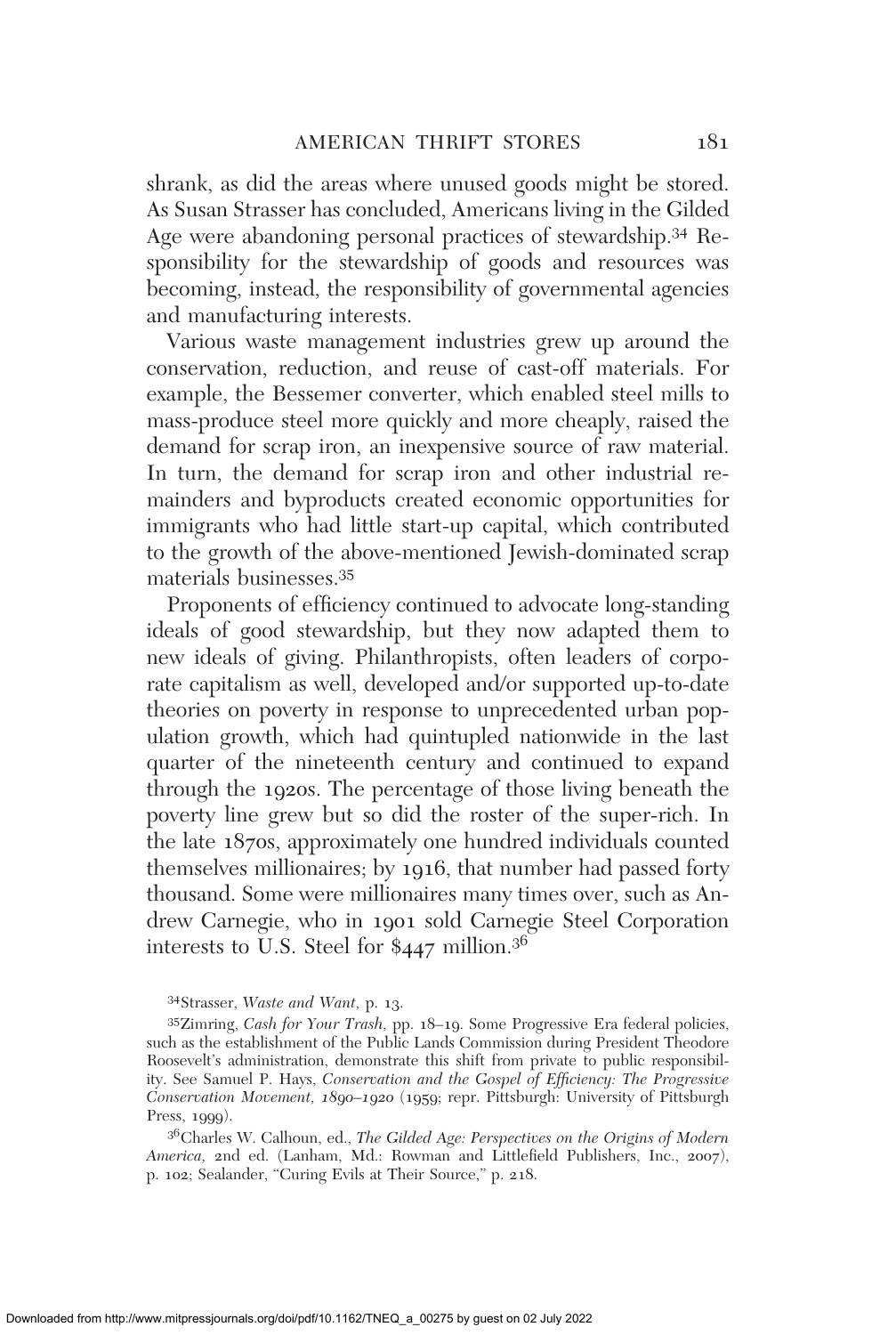The majority of the uberwealthy gave away little in their lifetimes; what they did donate often went to local causes, like building schools or orphanages, which improved only the immediate community. A minority of the new upper class, however, recognized the nation's increasing wealth disparity as an incipient crisis and worried that the struggling masses would threaten the social order. The solution, as proposed by Frederick Gates, John D. Rockefeller Sr.'s chief philanthropic advisor, was scientific giving—systematic, large-scale, highly organized donations designed to better society at large.<sup>37</sup> Giving was "investing in," as Rockefeller put it, and the goal, Carnegie insisted, was to avoid wasting time, effort, and money on the "unreclaimably poor" and to concentrate, instead, on "stimulat[ing] the best and most aspiring of the poor."<sup>38</sup>

By requiring labor in exchange for shelter—in effect vetting potential clients by testing their willingness to work—and by providing them with useful skills—or so the argument went the Salvation Army and Goodwill Industries reflected precepts of systematic or scientific giving. In addition, by charging for donated goods, thrift stores and their related work programs bought into new standards of social welfare that valued selfhelp and independence. Goodwill Industries was more directly invested in scientific philanthropy than were the Salvationists, whose primary motivation was to generate support for their evangelical mission. Salvationists and Goodwill organizers alike, however, had the basic—if often unnamed—ideals of the gospel in mind, as did the era's major capitalist-philanthropists, many

<sup>37</sup>For more on scientific giving, see Sealander, "Curing Evils at Their Source," pp. 218–20.

<sup>38</sup>John D. Rockefeller, *Random Reminiscences of Men and Events* (New York: Doubleday, Page and Company, 1909), pp. 141–42, 145–47. Andrew Carnegie, "Wealth," *North American Review,* June 1889, pp. 653–54, and "The Best Fields of Philanthropy," *North American Review,* December 1889, pp. 682–98; quoted in Robert H. Bremner, *Giving: Charity and Philanthropy in Giving* (New Brunswick: Transaction Publishers, 1994), p. 159. For more on Carnegie's writings, see his *"The Gospel of Wealth" and Other Timely Essays* (New York: New York Century Co., 1901); see also Sealander, "Curing Evils at Their Source," pp. 228–37. For more on changes in the structure of philanthropy in America, see Robert H. Bremner, *American Philanthropy,* 2nd ed. (Chicago: University of Chicago Press, 1988), and David Wagner, *What's Love Got to Do with It? A Critical Look at American Charity* (New York: New Press, 2001).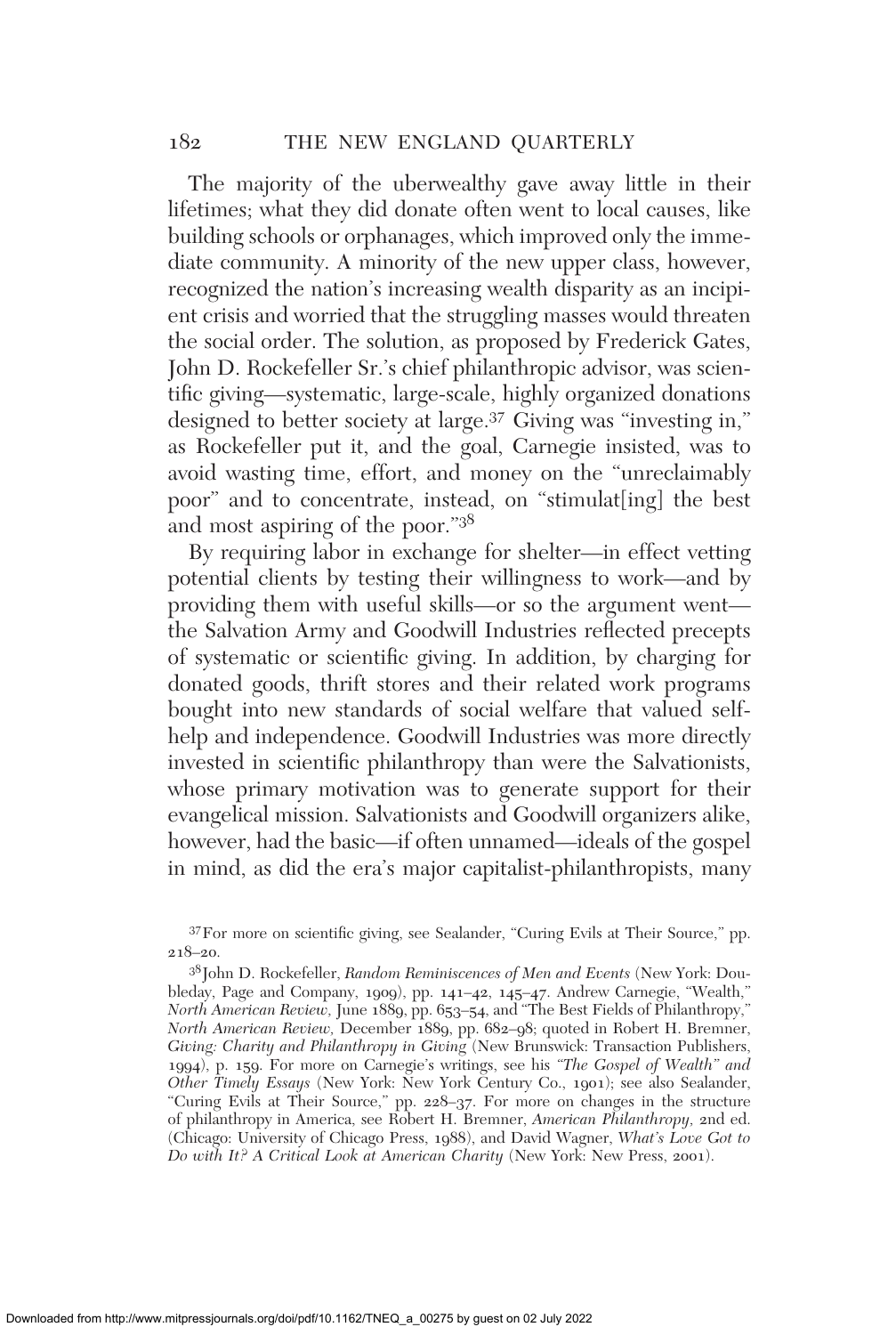of whom—Carnegie, Gates, the Rockefellers, and others—were convinced that the impetus to give was dictated by God.<sup>39</sup>

Although the new philanthropists standardized notions of scientific giving, they were not the first to insist that the reformable poor be differentiated from the permanently derelict. A moral distinction between "victims of circumstance," such as widows and orphans, and those whose poverty was brought on by their own intemperance and idle habits was built into the English poor laws and carried to the New World, especially the New England colonies. Puritans, in particular, emphasized the importance of community charity and the value of hard work. However, for a long time, the distinction between deserving and undeserving poor mattered little because poverty was a relatively minor, contained problem. Even in Boston, screening applicants for aid was not encouraged unless the needy party was not a local inhabitant. Throughout the nineteenth century, the New England states led the charge in charity. But although they boasted the greatest number of associations promoting either charity or philanthropy, the region's longtime Anglo-American residents regarded newcomers seeking support with greater suspicion than ever.<sup>40</sup>

Statisticians, sociologists, educators, and graduate students in a variety of fields studied the causes and implications of poverty, and their findings further legitimated the view that direct giving perpetuated rather than alleviated poverty. In the late 1890s, Columbia University's new social science department, working with New York's Charity Organization Society, concluded that environmental circumstances caused 41.8 percent of poverty cases, moral failure or "shiftlessness" 12 percent, and the remainder could be attributed to a combination of causes.<sup>41</sup> Such calculations, whose very specificity lent them credence,

<sup>39</sup>Robert T. Grimm Jr., "Working with Handicaps: Americans with Disabilities, Goodwill Industries and Employment, 1920s–1970s" (Ph.D. diss., Indiana University, 2002), pp. 24–25, and Sealander, "Curing Evils at Their Source," pp. 226–28.

<sup>41</sup>John Louis Rechiutti, *Civic Engagement: Social Science and Progressive-Era Reform in New York City* (Philadelphia: University of Pennsylvania Press, 2007), pp. 32–33.

<sup>40</sup>Robert A. Gross, "Giving in America: From Charity to Philanthropy," in Friedman and McGarvie, *Charity, Philanthropy, and Civility,* pp. 32–44.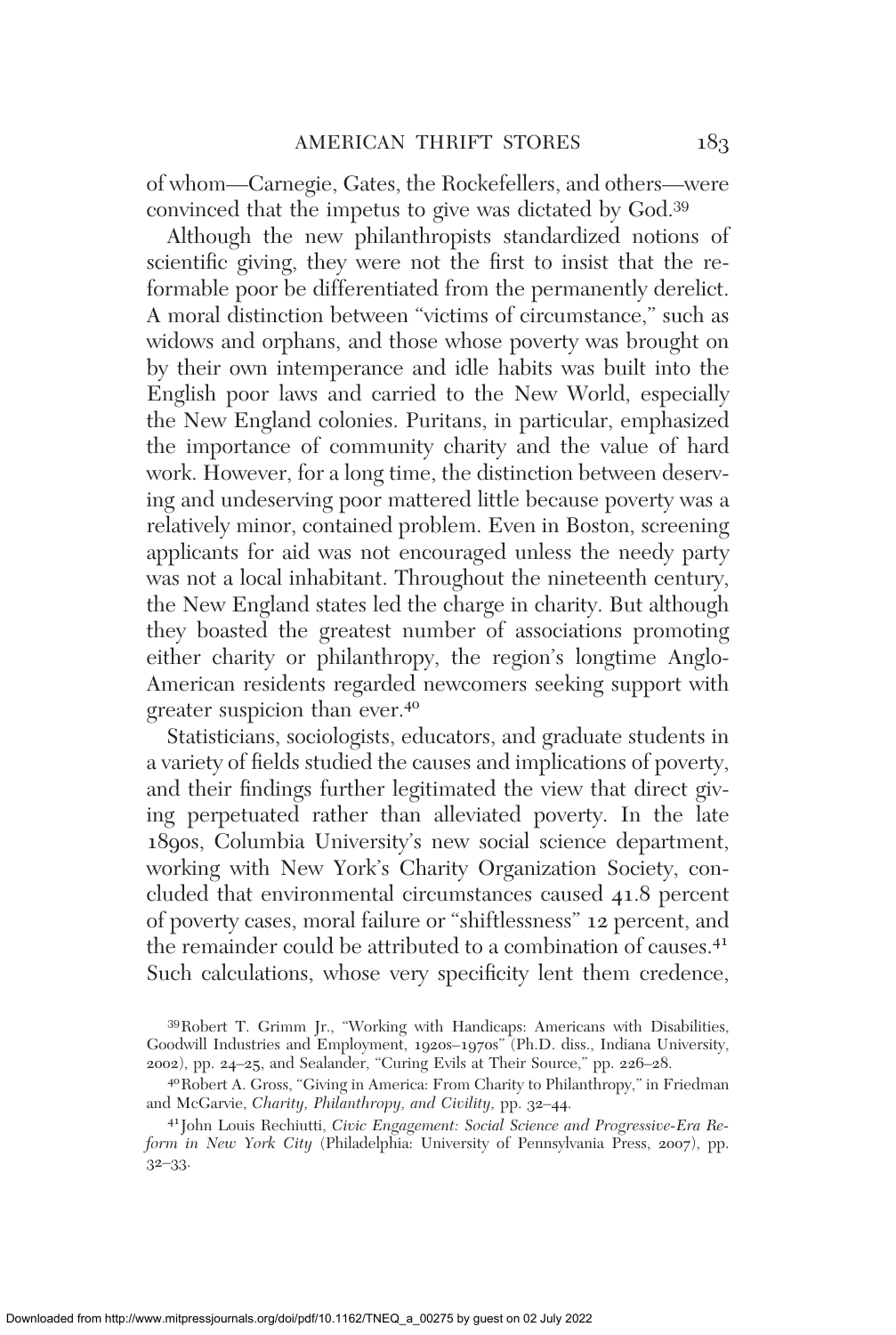perpetuated distinctions between the "worthy" and "unworthy" poor and encouraged the belief that poverty could be cured.

Goodwill Industries was so loathe to have its operation associated with old-fashioned, direct charity that at its 1922 annual conference, the company adopted as its national motto "Not Charity, but a Chance."<sup>42</sup> Redemption through industry was a recurring theme, one that reflected the authority of scientific philanthropy; it also allowed Goodwill Industries, and the Salvation Army as well, to justify staffing their operations with low-paid employees at the same time as they were investing in advertising and rebranding their "junk shops" as "thrift stores."

Influential religious leaders had long stressed thrift as a core Christian virtue, but thrift is also a basic value of capitalism.<sup>43</sup> Adam Smith, for example, declared that "Parsimony, and not industry, is the immediate cause of the increase of capital."<sup>44</sup> As consuming ready-made goods became an essential activity of everyday life in the late nineteenth century, the concept of thrift was forced to accommodate the impetus to buy. In the 1920s, Harvard economics professor T. N. Carver claimed that "[t]hrift does not consist in refusing to spend money or buy things." In fact, he contended, "the thriftiest people are the people with the highest standard of living."<sup>45</sup> Accordingly, the sort of educated consumer who understood the time-and-money-saving convenience of modern products promoted a brisker economic pace, spurred product innovation, and even encouraged the use of consumer credit.<sup>46</sup>

During World War I, as it sought to raise funds for programs geared toward soldiers and their families as well as toward European aid, the U.S. government drew a strong association

<sup>43</sup>Yates and Hunter, intro. to *Thrift and Thriving in America,* pp. 5–10, 13.

<sup>42</sup>Plumb, *Edgar James Helms,* p. 199. Goodwill's oldest slogan was adopted from an article in *Carry On,* a magazine published in the interest of wounded soldiers.

<sup>44</sup>Adam Smith, *An Inquiry into the Nature and Causes of the Wealth of Nations* (1776), ed. Edwin Cannan (Chicago: University of Chicago Press, 1976), p. 359.

<sup>45</sup>T. N. Carver, "Thrift and the Standard of Living," *Journal of Political Economy* 28 (November 1920): 284–325.

<sup>46</sup>Olivier Zunz, "Mass Philanthropy as Public Thrift for an Age of Consumption," in Yates and Hunter, *Thrift and Thriving in America,* pp. 336–38.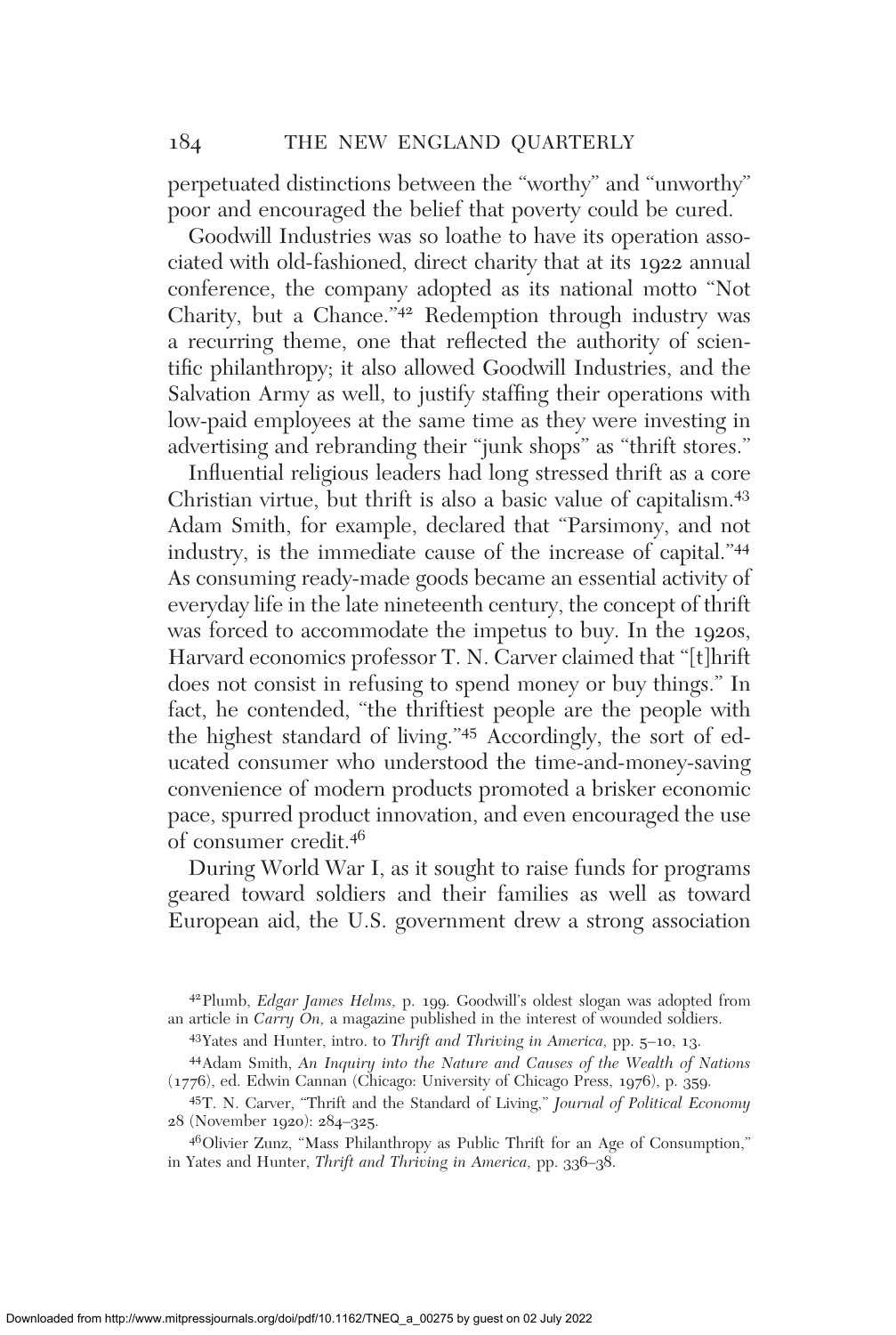between "thrift," or saving, and giving. Mass giving—that is, the cumulative contributions of small-scale donations channeled toward a broad philanthropic application—required a "culture of giving" in which middle- and working-class citizens would routinely respond to public appeals. The government's strategy of directly soliciting all the nation's citizens was immensely successful, producing "an unprecedented level of giving among a broad cross section of Americans, including recent immigrants."<sup>47</sup> As the public adopted a philosophy of morally influenced personal economics, it contributed more to the country's aggregate growth in charitable giving than did the handful of large-scale donors who had first prompted the shift to scientific philanthropy.

By the 1920s, charitable groups' mass appeals garnered grander responses than ever. For example, a study showed that if 3 percent of a city's residents had supported philanthropic causes in 1900, by the 1920s that percentage was likely to have swelled to 35. <sup>48</sup> The increase in participation was especially dramatic for the laboring classes, even in the heart of the Great Depression. One investigation found that in the 1930s, a full 93 percent of San Francisco streetcar workers contributed to organized charities.<sup>49</sup> Some did so through community chests, offshoots of the "war chests" of World War I that collected funds from the sale of Liberty Bonds and other federal instruments. Community chests gathered donations on behalf of hundreds of affiliated local charities, churches, and national charity branches, including the Salvation Army.<sup>50</sup> A 1935 Goodwill manual suggested that in cities where Goodwill was allied with community chests, the treasurer ought to align the branch's fiscal year with that of the community chest, which suggests that a substantial financial gain was to be anticipated when

<sup>47</sup>Olivier Zunz, *Philanthropy in America: A History* (Princeton: Princeton University Press, 2012), pp. 44–46, 340.

<sup>48</sup>Zunz, "Mass Philanthropy as Public Thrift," p. 340.

<sup>49</sup>Emily H. Huntington and Mary Gorringe Luck, *Living on a Moderate Income: The Incomes and Expenditures of Street-Car Men's and Clerk's Families in the San Francisco Bay Region* (Berkeley and Los Angeles: University of California Press, 1937).

<sup>50</sup>Zunz, "Mass Philanthropy as Public Thrift," pp. 336–38, 342–43.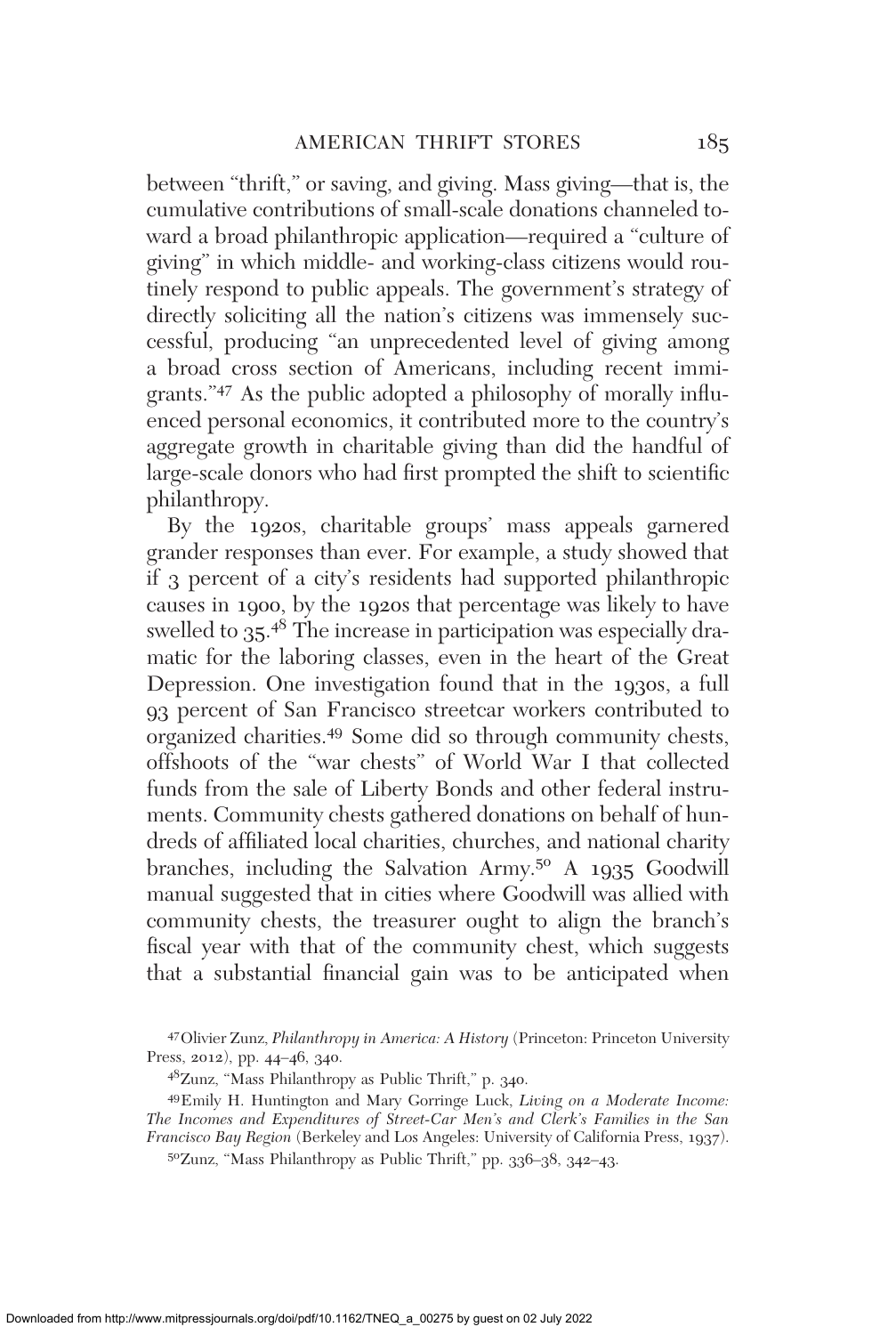the confederation divided the funds that had been donated to it  $5<sup>1</sup>$ 

The thrift store concept thus accorded well with public sentiment. Even though more commercial items were available for sale and Americans' purchasing power was steadily increasing, consumers continued to associate profligacy with a weak moral character. Across categories of class and ethnicity, and despite the glamour of new and aggressive forms of advertising and marketing, American consumers still critiqued their own and others' materiality.<sup>52</sup> Through thrift store programs, people could abandon viable clothing and household materials, reassured that they were helping those with fewer means. Passing down her clothing a little sooner than she might have otherwise, the "altruistic housewife" thereby exhibited a virtuous devotion to public thrift that also happily sanctioned her personal indulgence in new acquisitions. Mass philanthropy and the practices of thrift stores thus served to increase buyers' participation in firsthand consumer capitalism.

### *Scrubology and Soapology: Becoming 100 Percent American*

A woman of middling means in the 1880s was likely to have reused cloth materials several times over. She mended her husband's shirts, remade them into her children's pinafores, and, finally, used the worn out, unwearable fabric to clean house or to stuff furniture.<sup>53</sup> The popular acceptance of the germ theory—which had shown that illnesses could be transferred by invisible substances which clung to and bred on materials,

<sup>51</sup>Helms, *The Goodwill Industries: A Manual,* p. 149.

<sup>52</sup>Daniel Horowitz, *The Morality of Spending: Attitudes toward the Consumer Society in America, 1875–1940* (Baltimore: Johns Hopkins University Press, 1985), pp. xvii–xviii.

<sup>53</sup>See Nancy Tomes, *The Gospel of Germs: Men, Women, and the Microbe in American Life* (Cambridge: Harvard University Press, 1998), pp. 56–57, and Zimring, *Cash for Your Trash,* p. 40. For more on popular ideas on cleanliness, see Suellen Hoy, *Chasing Dirt: The American Pursuit of Cleanliness* (New York: Oxford University Press, 1995), and Richard L. Bushman and Claudia L. Bushman, "The Early History of Cleanliness in America," *Journal of American History* 74.4 (March 1988): 1213–38.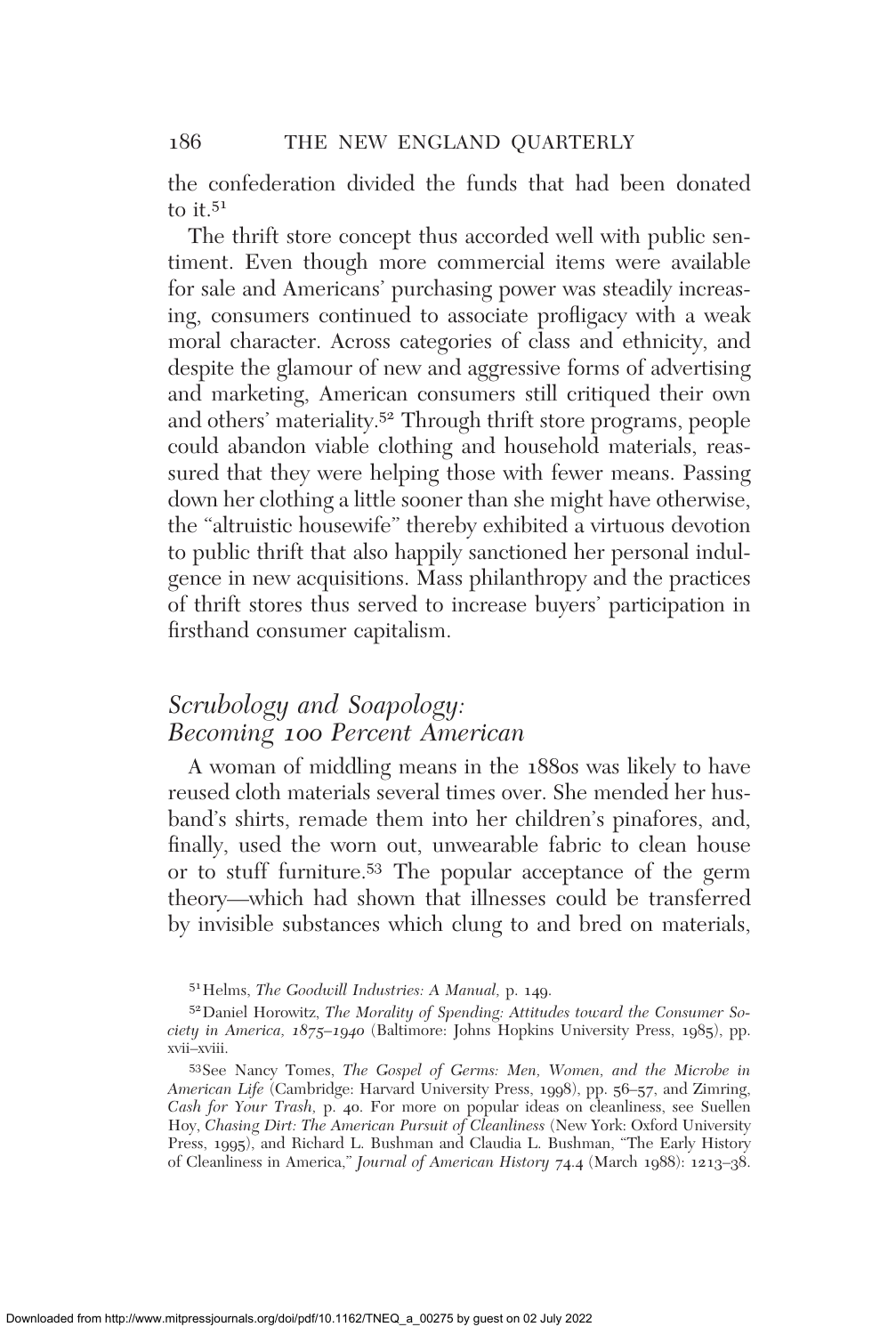especially cloth—altered cleaning and disposal practices, and American women's responsibilities in the home expanded to include a stricter definition of good hygiene for her family.<sup>54</sup> Even before the in-home reuse of materials lost favor, however, buying secondhand goods was not, in many circles, considered proper. The *Saturday Evening Post'*s cautionary tale of 1884, a summary of which opens my essay, illustrated the social, physical, and even moral dangers that one risked when buying secondhand. Such anxieties over communicable disease inspired not only sorrowful fables but also legislation aimed at curbing informal practices of secondhand exchange.

The increasing quantities of waste generated by expanding urban populations posed real health hazards in Gilded Age cities as municipalities struggled to establish effective garbage and trash disposal systems. After a devastating yellow fever epidemic struck the Mississippi Valley in the 1870s and 1880s, many cities turned their attention to preventing water contamination. In 1895, George E. Waring Jr., a former Civil War colonel and the "greatest apostle of cleanliness," was appointed commissioner of street cleaning in New York City. To help residents understand the need for and to advocate sanitary practices, Waring launched an informational campaign. Among the useful advice he circulated was a plan for profiting from efficient refuse sales rather than consigning unwanted objects to overtaxed city dumps and incinerators.<sup>55</sup>

New York City's Salvationists piggy-backed their own promotional drive on the commissioner's crusade to encourage citizen-based initiatives to enhance municipal cleanliness. Because concerns about contamination and contagion still lingered, the Salvationists published pamphlets explaining their

<sup>54</sup>The germ theory was largely but not fully accepted in the scientific community around 1880. The public did not embrace the precepts until early in the twentieth century. See Phyllis Allen Richmond, "American Attitudes toward the Germ Theory of Disease (1860–1880)," *Journal of the History of Medicine* 9 (1954): 428–54.

<sup>55</sup>In *Garbage in the Cities: Refuse, Reform, and the Environment* (rev. ed., Pittsburgh: University of Pittsburgh Press, 2004), Martin V. Melosi offers a history of urban environmental issues and waste management in a broad, world context with illustrative case studies (esp. pp. 41–42). See also, for the American industrial context, Strasser, *Waste and Want,* p. 125.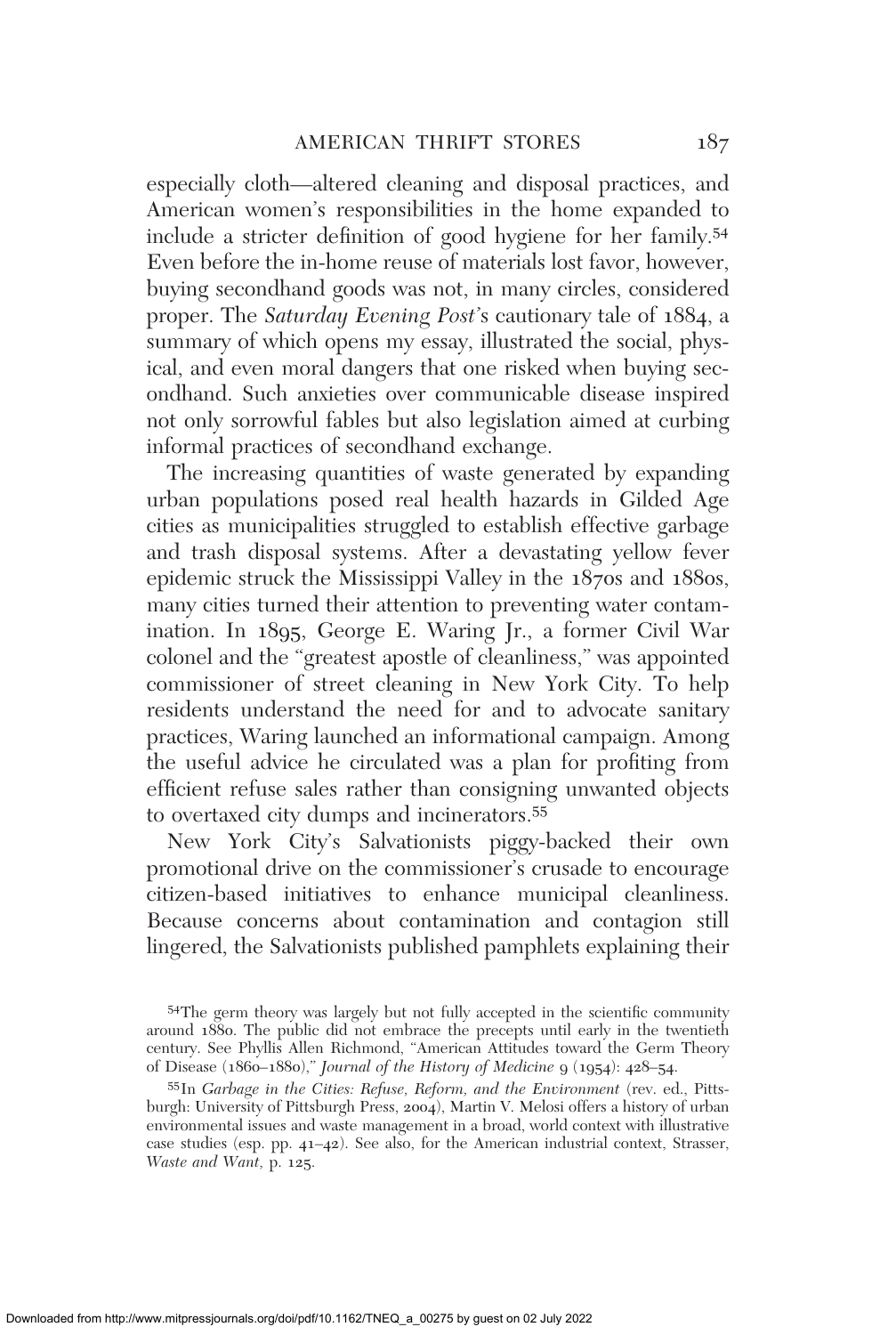salvaging businesses' ultrahygenic processes for preparing goods for public sale, processes that included "huge laundries working constantly," which thoroughly sanitized donated materials.<sup>56</sup> Imperatives toward cleanliness permeated the social reform programs underwritten by the thrift stores that Goodwill Industries and the Salvation Army had pioneered. In the 1890s, a new social department—which would conduct the Salvation Army's thrift store program—adopted as its motto, "Soup, Soap, and Salvation!"<sup>57</sup> At the West Oakland Settlement, too, immigrant children were taught cleanliness, a routine carried out in settlement homes across the country. When the settlement's boys had finished practicing military drills and stamping leather, they received rousing instruction in "Scrubology" and "Soapology," to borrow General Booth's terminology.<sup>58</sup>

Good hygiene, modern frugality, individual and community improvement, and personal industriousness were all values emphasized by the developing social sciences and by the new philanthropists. The primary targets of their attention were immigrants. Although "Americanization" is sometimes referred to as a movement, its proponents did not all subscribe to the same tactics; rather, strategies for Americanization ranged along a spectrum from multicultural acceptance to strict, xenophobic demands of absolute assimilation.<sup>59</sup> Programs abounded for acclimating immigrants to American ways of cooking, cleaning, speaking, dressing, and living. Early on, when operating as Morgan Memorial, Goodwill Industries had provided an array of Americanization programs, such as fresh air camps and language instruction for first-generation children, and it

<sup>56</sup>See, e.g., "The Evolution of an Idea and a Pushcart: The Story of an Industry Which Remakes Men and Materials," Salvation Army National Archives, uncatalogued.

<sup>58</sup>Carlin, "A Salvage Bureau," p. 248.

<sup>59</sup>For more on Americanization projects in different contexts, see the essays in George E. Pozzetta, *Americanization, Social Control, and Philanthropy* (New York and London: Taylor and Francis, 1991). For variants of Americanization, ranging from "liberal" efforts that supported native languages and some cultural customs to the more aggressive, "100 percent Americanism" during the World War I era, see Otis L. Graham Jr. and Elizabeth Koed, "Americanizing the Immigrant, Past and Future: History and Implications of a Social Movement," *Public Historian* 15 (Fall 1992): 41.

<sup>57</sup>McKinley, *Somebody's Brother,* p. 34.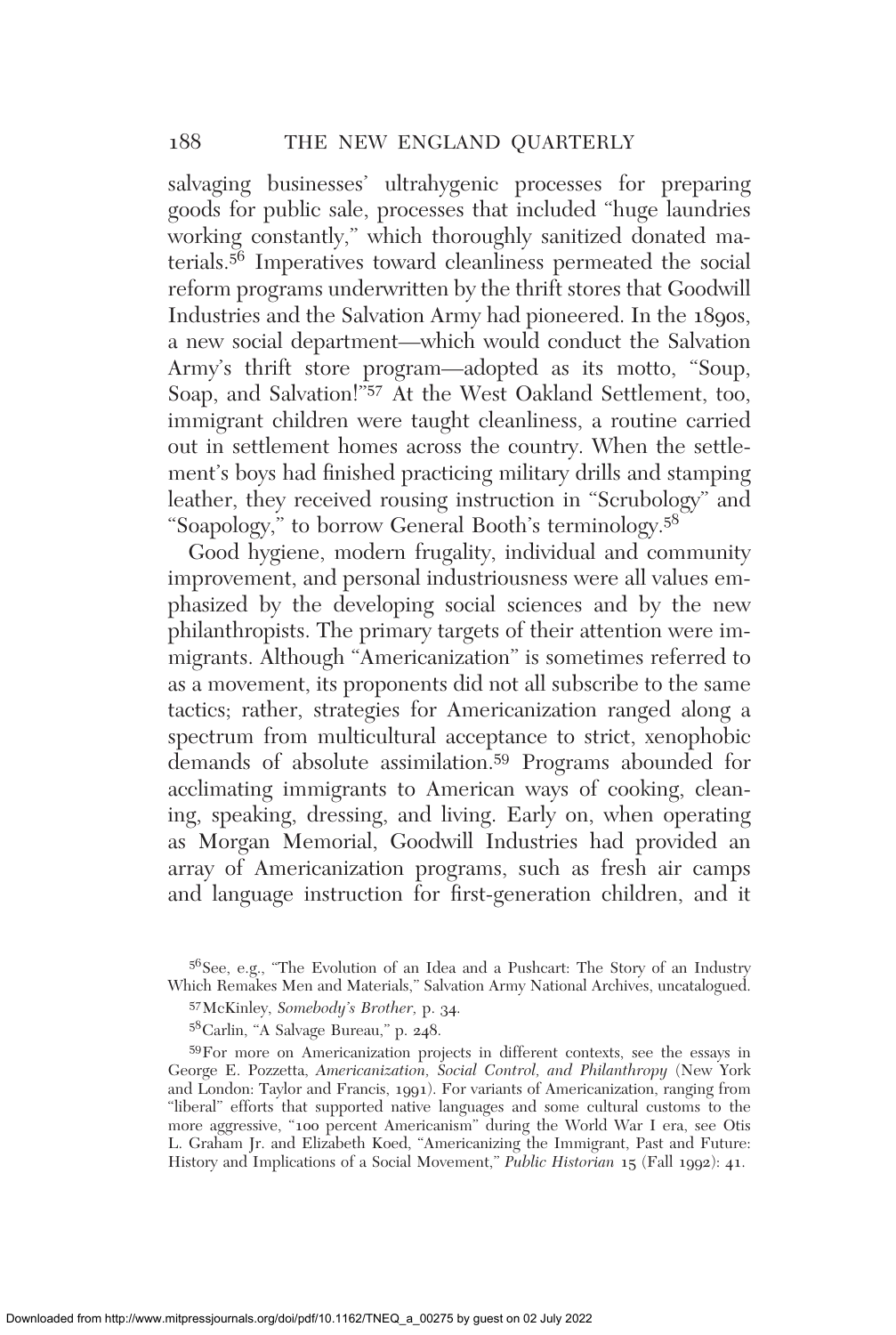taught "American" cooking and hygiene, as did the Salvation Army.<sup>60</sup>

Progressive Era reform groups seeking to impart American priorities also organized "thrift clubs."<sup>61</sup> During World War I, the concept of thrift was expanded beyond the personal realm and into the public as it was tied to notions of patriotism. Liberty Loan drives targeted immigrants, who were encouraged to save money by buying bonds. Posters asked, "Are you 100% American? Prove it!" The campaign was successful; in September 1918, 46.5 percent of all subscribers were foreign born or directly descended from a first-generation immigrant.<sup>62</sup>

Thrift stores were the consumer's analog to thrift clubs. Shopping was a significant pastime in America, increasingly intrinsic to its culture. Thrift stores extended that culture to and instilled it among impoverished newcomers. When the West Oakland Settlement Home added the salvage bureau to its operation, not all its volunteers were enthusiastic. Still associating immorality and uncleanliness with used goods, they viewed the resale trade as antithetical to their goals of uplift, Americanization, and beautification. Proponents, however, thought that thrift stores would offer the poor a venue where they might participate in and develop the skills necessary to adequately negotiate the increasingly complex American marketplace. Buying was not just a necessity but an aptitude, one best developed and practiced in a setting that emulated the handsome, new department stores springing up in American cities. "Every article of clothing" sold in the thrift store, salvage bureau advocate Eva Carlin pointed out, "is neatly wrapped up and tied, so that the transactions assume the *dignity* of store purchases."<sup>63</sup>

<sup>63</sup>Gutman, "Settlement Work at the Oakland New Century Club," p. 261 (emphasis added).

<sup>60</sup>Huddleston, *Goodwill Industries and the Christian Church,* pp. 159–63.

 $61$ Little attention has been devoted to "thrift clubs" specifically, but they usually functioned in coordination with charitable organizations' other Americanization efforts. See Kenneth Kusmer, "The Functions of Organized Charity in the Progressive Era: Chicago as a Case Study," *Journal of American History* 60.3 (December 1973): 665.

<sup>62</sup>Zunz, "Mass Philanthropy as Public Thrift," p. 340; Reimers, "Immigrants and Thrift," p. 368; Lizabeth Cohen, *Making a New Deal: Industrial Workers in Chicago, 1919–1939* (New York: Cambridge University Press, 1990), p. 77.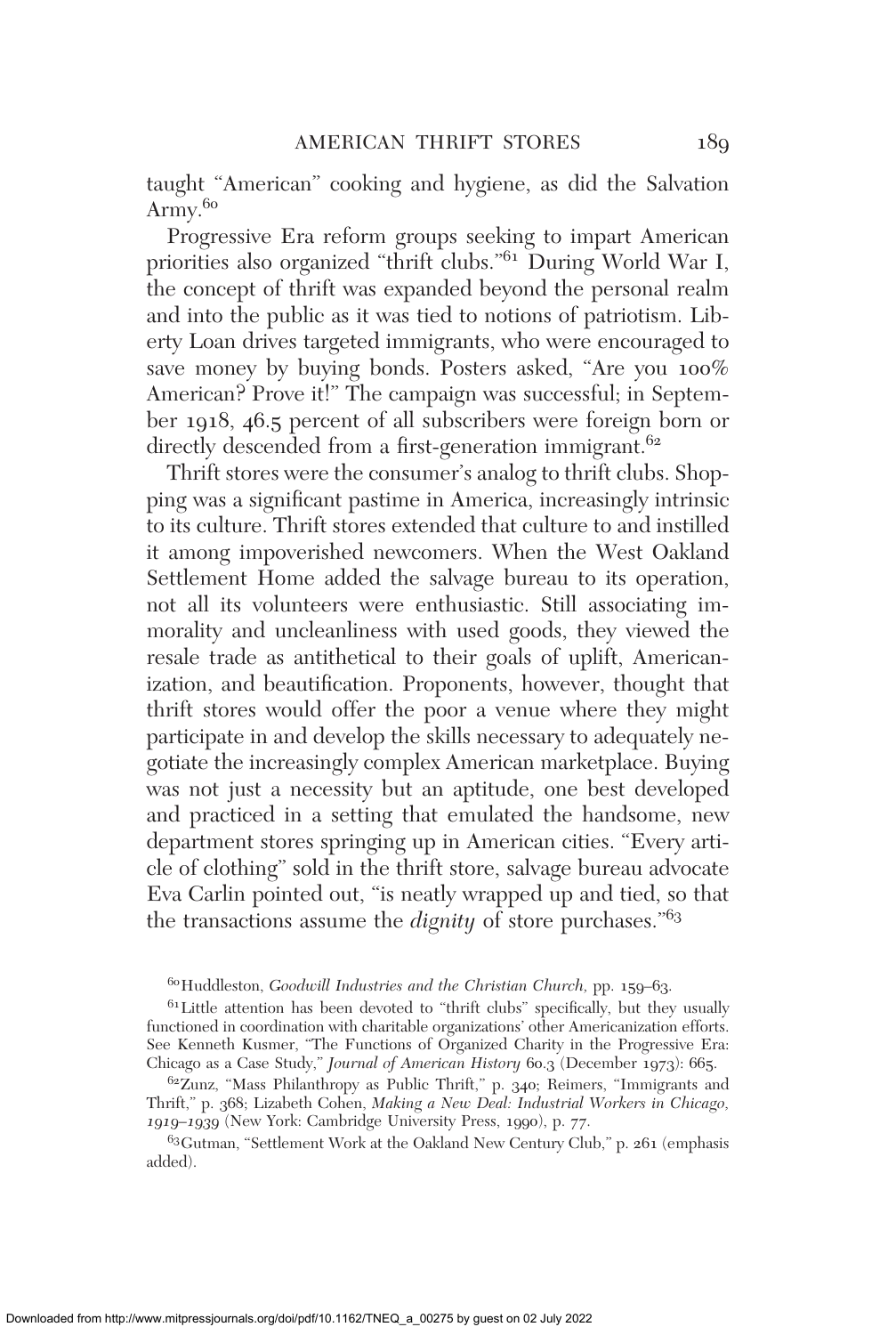Thrift store advocates like Carlin faced an uphill battle. Not only did they have to convince reformers, settlement volunteers, and Christian critics about the viability of their proposed enterprise, but potential consumers, too, had to be persuaded to accept the value, practicality, and pleasure of buying preowned goods, especially clothing. Immigrants were no exception. Passing pre-worn clothing through kinship networks was common to many newcomers' countries of origin, but the practice did not easily translate into buying strangers' discards, even though recent immigrants well understood the adaptive importance of clothing. Upon arriving in the United States, the first imperative for European, particularly Jewish, immigrants was "to visit the stores and be dressed from head to foot in American clothing."<sup>64</sup> Language skills were necessary for many jobs, but employment and social acceptance were more readily achieved when the applicant's clothing was neat, clean, and not markedly foreign. Thrift stores, which offered inexpensive American wares, would seem to have been ideally equipped to serve the needs of the aspiring immigrant. But young immigrants, women especially, preferred department stores, novel establishments redolent of fashionable modernity and well stocked with ready-made options that enticed new wage earners, over thrift shops, which, no matter how much they gussied up their operations, offered only old clothing stigmatized by a stranger's use.<sup>65</sup>

The role of clothing in early twentieth-century immigrants' lives, as well as newcomers' sentiments about secondhand, is illustrated in the stories of Russian, Poland-born immigrant Anzia Yezierska.<sup>66</sup> New clothing was perhaps a greater priority

<sup>65</sup>Kathy Peiss assesses working women's relationship to ready-made clothing in turn-of-the-century New York City in *Cheap Amusements,* pp. 56–87.

<sup>66</sup>As Katherine Stubbs observes, Yezierska's own "sartorial alienation" stems from her experience as a garment worker and often focuses on ready-made clothing. Much secondhand clothing was likely to be cheap, ready-made discards. See Stubbs, "Reading

<sup>64</sup>Mary Antin, *At School in the Promised Land* (New York: Houghton-Mifflin Company, 1912), p. 30. For more about how Jewish women immigrants responded to American dress, see Barbara A. Schreier, *Becoming American Women: Clothing and the Jewish Immigrant Experience, 1880–1920* (Chicago: Chicago Historical Society, 1994).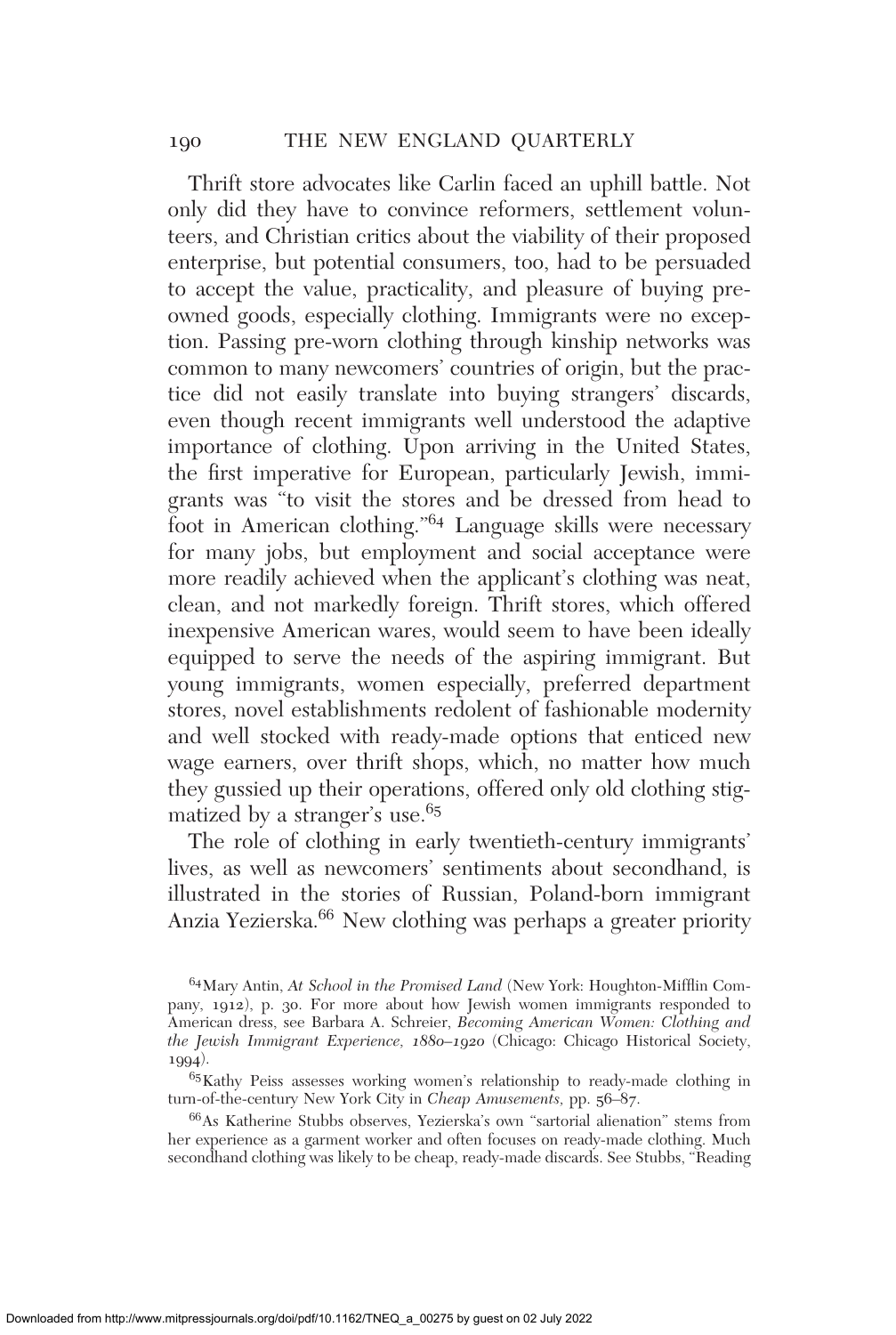for Jews than for other immigrant groups because their traditional, Old World clothing set them apart at a glance as un-American and non-Protestant. In one of Yezierska's stories, a young Jewish immigrant, Shenah, who believes that a new outfit will help her shed the appearance of foreignness and attract an American man, bemoans her plight. "Woe is me! No mother, no friend to help me lift myself out of my greenhorn rags," she complains. $67$  Shenah's lament speaks to a 1913 Chicago study demonstrating that a newly arrived Jewish girl's stateside relatives considered themselves obliged to buy her American clothing "almost immediately."<sup>68</sup> Shenah, however, with no welcoming relations in the U.S., lacks that advantage.

To acquire the money she needs to buy a cheerful dress and hat decked with imitation cherries, Shenah pawns her "last memory from Russia," a featherbed her mother had made and bequeathed to her. The pawnshop Shenah patronizes is portrayed as a clearly undesirable commercial zone. In one sentence, the space is described as "gloomy," its wares as "tawdry," and the proprietor's face as "grisly."<sup>69</sup> In Yezierska's stories, virtuous actors like Shenah will reluctantly sell secondhand items to afford new ones, but they will not buy used goods. As the author notes elsewhere, a secondhand store "protrude[s] its rubbish" upon a destitute neighborhood and, thus, becomes one of its more distinctive "banners of poverty."<sup>70</sup> And so, while middle-class reformers may have considered new immigrants to be the ideal market for thrift stores, immigrants still viewed secondhand shops as disorderly, ugly, and steeped in immorality.<sup>71</sup> To court their target audience effectively, thrift stores had to adapt.

Material: Contextualizing Clothing in the Work of Anzia Yezierska," *MELUS* 23.2, Varieties of Ethnic Criticism (Summer 1998): 157–72.

<sup>67</sup>Anzia Yezierska, "Wings" (1920), repr. in *How I Found America: Collected Stories of Anzia Yezierska* (New York: Persea Books, 1991), pp. 3–16.

<sup>68</sup>Schreier, *Becoming American Women,* p. 57.

<sup>69</sup>Yezierska, "Wings," pp. 9, 10–11.

<sup>70</sup>The secondhand shops as "banners of poverty" comes from Anzia Yezierska, *Salome of the Tenements* (Chicago: University of Illinois Press, 1923), p. 5.

<sup>71</sup>Lizabeth Cohen offers examples of this working-class rejection in home decorations and furnishings in "Embellishing a Life of Labor: An Interpretation of the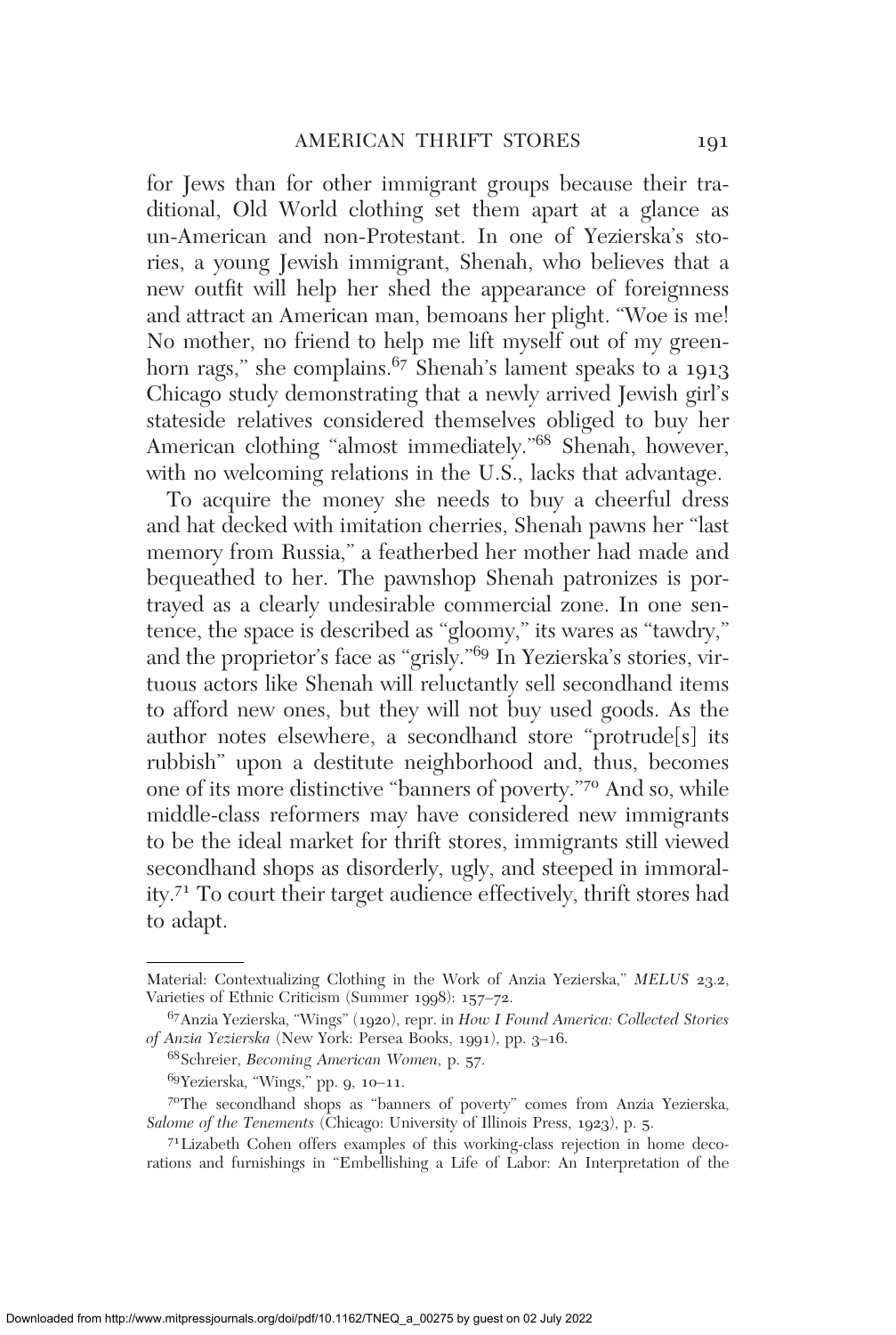## *The New Secondhand: Promoting Fashionable Thrift*

To create a fresh image for used goods, thrift stores incorporated three elements that consumers had come to expect from their familiarity with department stores: ample product choice, attractive display, and a good deal. The *Outlook'*s description of an 1899 rummage sale touched on these key aspects: "a secondhand department store was slowly evolved out of the apparent chaos, with the managers and their friends as saleswomen, and the appeal to the second great human instinct—that of bargaining—began."<sup>72</sup> Department stores wooed consumers with their vast, carefully presented arrays of fashionable and ever-changing goods, smartly attired mannequins, and helpful but unobtrusive sales staff. As permanent sites, thrift stores were able to emulate firsthand retail more effectively than intermittent, open-air rummage sales. By the eve of the Great Depression, Salvation Army thrift stores had become widely accepted, affordable stand-ins for expensive department stores, even advertising their wares through conventional retail channels. Given that John Wanamaker, "the greatest merchant in America," was a longtime friend and supporter of the Salvation Army, thrift stores' success was not entirely surprising. Indeed, in the years around World War I, Salvation Army and Goodwill thrift stores matched, or even outpaced, the growth of chain stores such as Woolworth's and A&P.<sup>73</sup>

But attractive displays and clever advertising were not sufficient to attract and retain a steady clientele. Because fashion trends changed rapidly, the vast majority of donated garments were out of style, not likely to be purchased by even

Material Culture of American Working-Class Homes, 1885–1915," in *American Material Culture: The Shape of Things around Us* (Bowling Green, Ohio: Bowling Green State University Popular Press, 1984), pp. 158–81.

<sup>72</sup>"The Spectator*,*" p. 781.

<sup>73</sup>See Winston, *The Urban Religion of the Salvation Army,* p. 220. For more on the influence of Wanamaker and his department stores on American consumerism, see Leach, *Fables of Abundance,* p. 32. On the rise of chain stores, see Tracey Deutsch, *Building a Housewife's Paradise: Gender, Politics, and American Grocery Stores in the Twentieth Century* (Chapel Hill: University of North Carolina Press, 2010), pp. 43–72.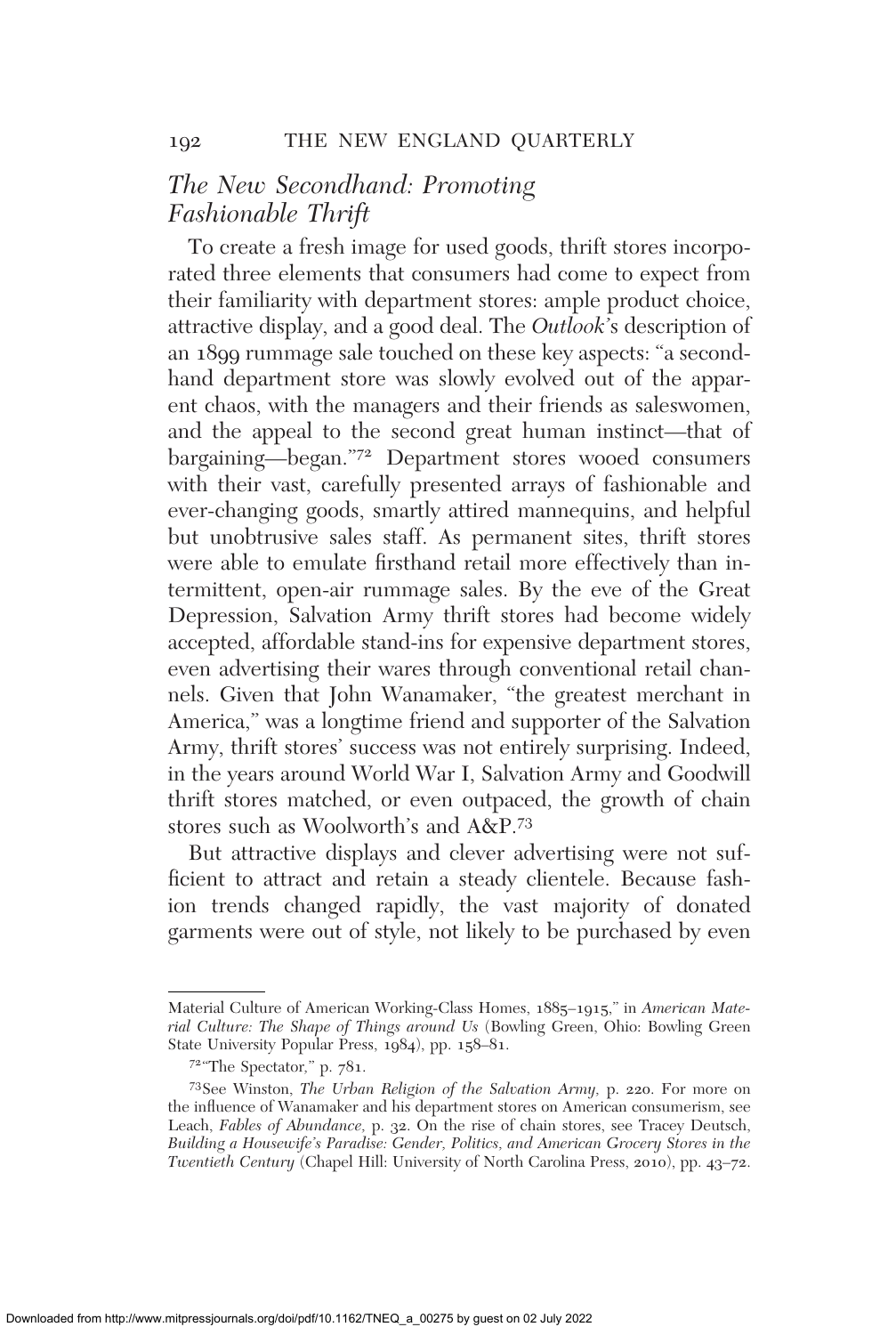marginalized consumers. The garment manufacturing section of Southern California's Goodwill Industries hit upon a solution, which it announced in a report of the 1920s.

Many up to date coats for girls are made of the larger velvet coats of past seasons. Sateen coat linings and skirts are used for bloomers. . . . Long and short pants and suits for boys are cut from the wide-gored skirts of styles now extinct.<sup>74</sup>

In addition to repurposing donated clothing, the Southern California Goodwill staged fashion shows to showcase the stylishness of thrift store garments. Along with the physical items to be had at the thrift store, which were transformed from outdated to chic, the worker and the consumer were metamorphosed from indigent and ill clothed to self-sufficient and fashionable.<sup>75</sup> That alteration involved the same practice of stewardship that nineteenth-century women had performed when they repaired and repurposed their own household items. In the age of industrial capitalism, the stewardship of material goods was adapted to new commercial realities, and thus recodified, at the same time as new populations—both employees and consumers were drawn into America's free market economy.

A 1902 article on the Salvation Army's Brooklyn salvage store indicated how successful the thrift movement's strategies had been as it described the remarkable range of customers the stores attracted. They included a struggling mother of nine, a huckster hoping to turn a profit by reselling a good coat, the plain down-and-out, and (the last buyer of the day) a "straight, red-lipped young girl with cool, steady, black eye, who saunters in and leans against the counter, chewing gum and surveying the stock with careful indifference." She chooses a cute pair of bronze slippers to impress the "cream of the ward" at the last Navy Street dance of the season.<sup>76</sup> The girl does not fit any strict definition of "need," as the article's author makes clear. As

<sup>74</sup>Quoted in Betty Harris, *With Courage Adequate . . . With Dignity Intact: The Story of Goodwill Industries of Southern California* (Los Angeles: Goodwill Industries of Southern California, 1971), p. 29.

<sup>75</sup>Harris, *Goodwill Industries of Southern California,* p. 34.

<sup>76</sup>"New York's Cheapest Department Store," *New York Times,* 4 May 1902, p. C1.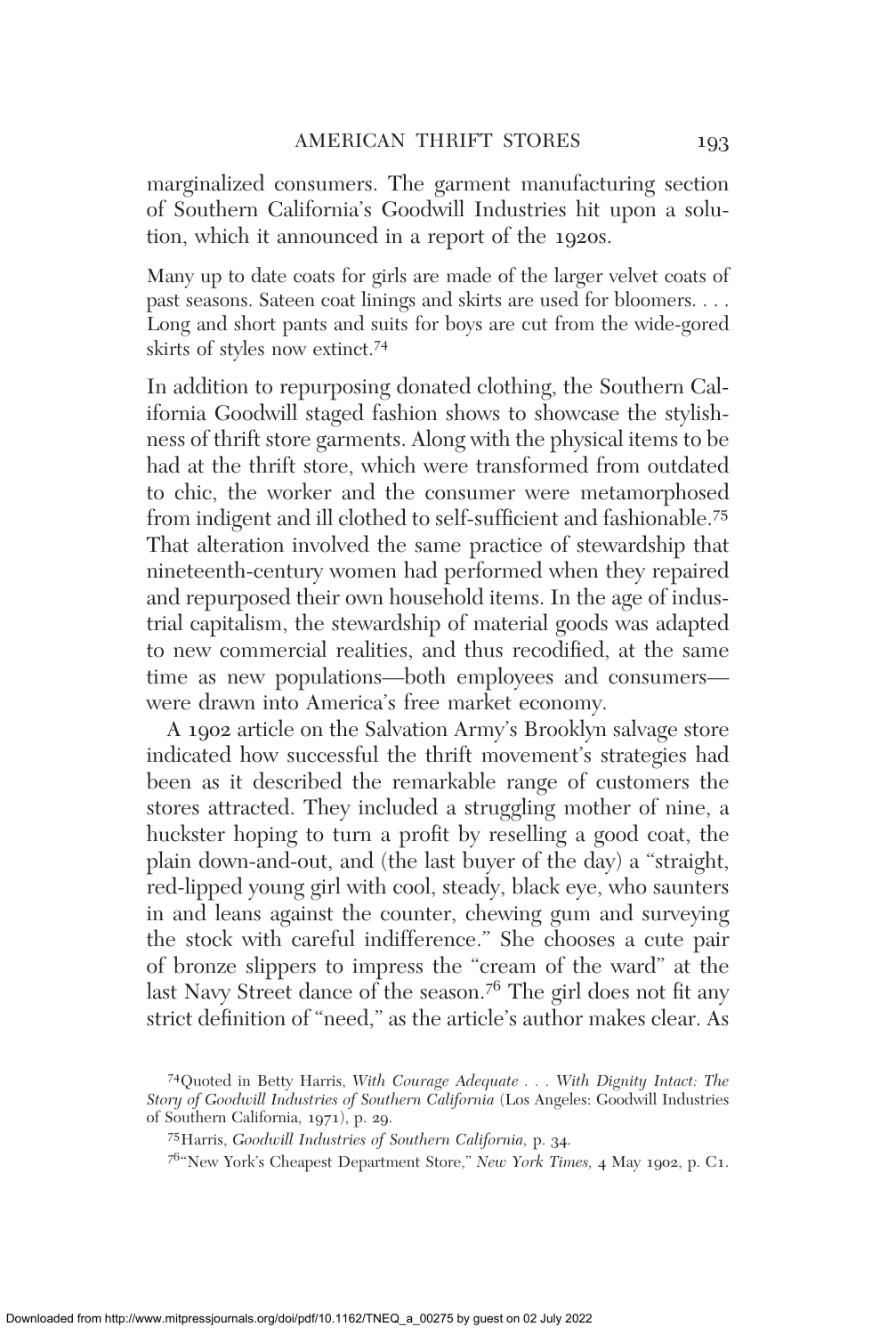businesses open to the public, the Salvation Army and Goodwill Industries had no desire to restrict buyers. Unlike Reverend Helms's early salvaging initiatives or those of settlement homes, which limited distribution to the "deserving poor," the new chain thrift stores were corporate capitalist endeavors whose inexpensive wares were available to all.

# *Conclusion: Valuing Business Efficiency over Spiritual Results*

The success of thrift stores made savvy businessmen of oldfashioned almsgiving missionaries. By 1909, Industrial Homes was providing the Salvation Army with nearly \$2 million annually and comprised the bulk of its \$1.5 million real estate portfolio.<sup>77</sup> The mounting importance of maintaining this source of income was reflected in shifting institutional priorities. In 1923, for example, a handbook for evaluating officers valued the "ability to secure business efficiency from men" over "spiritual results in dealing with men."<sup>78</sup>

The semantic rebranding of "junk shops" as "thrift stores" signaled that Christian-based social reform groups had, in effect, sanitized secondhand goods, both morally and physically. Much-maligned pawnshops underwent a similar transformation in the mid–twentieth century, when semiphilanthropic associations began to compete with independent owners. The most successful of these "benevolent" pawnshops was the Provident Loan Society in New York City, founded in 1929 and bankrolled by business elites such as Cornelius Vanderbilt and J. Pierpont Morgan.<sup>79</sup>

Sociologist Emily Fogg Mead has written that the steady stream of advertisements and novelty goods produced at the beginning of the twentieth century served to awaken in Americans "the ability to want and choose." But in 1901, deprived of the choice and variety that the modern consumer culture

<sup>77</sup>Strasser, *Waste and Want,* p. 143.

<sup>78</sup>McKinley, *Somebody's Brother,* p. 87.

<sup>79</sup>Woloson, *In Hock,* pp. 154–58.